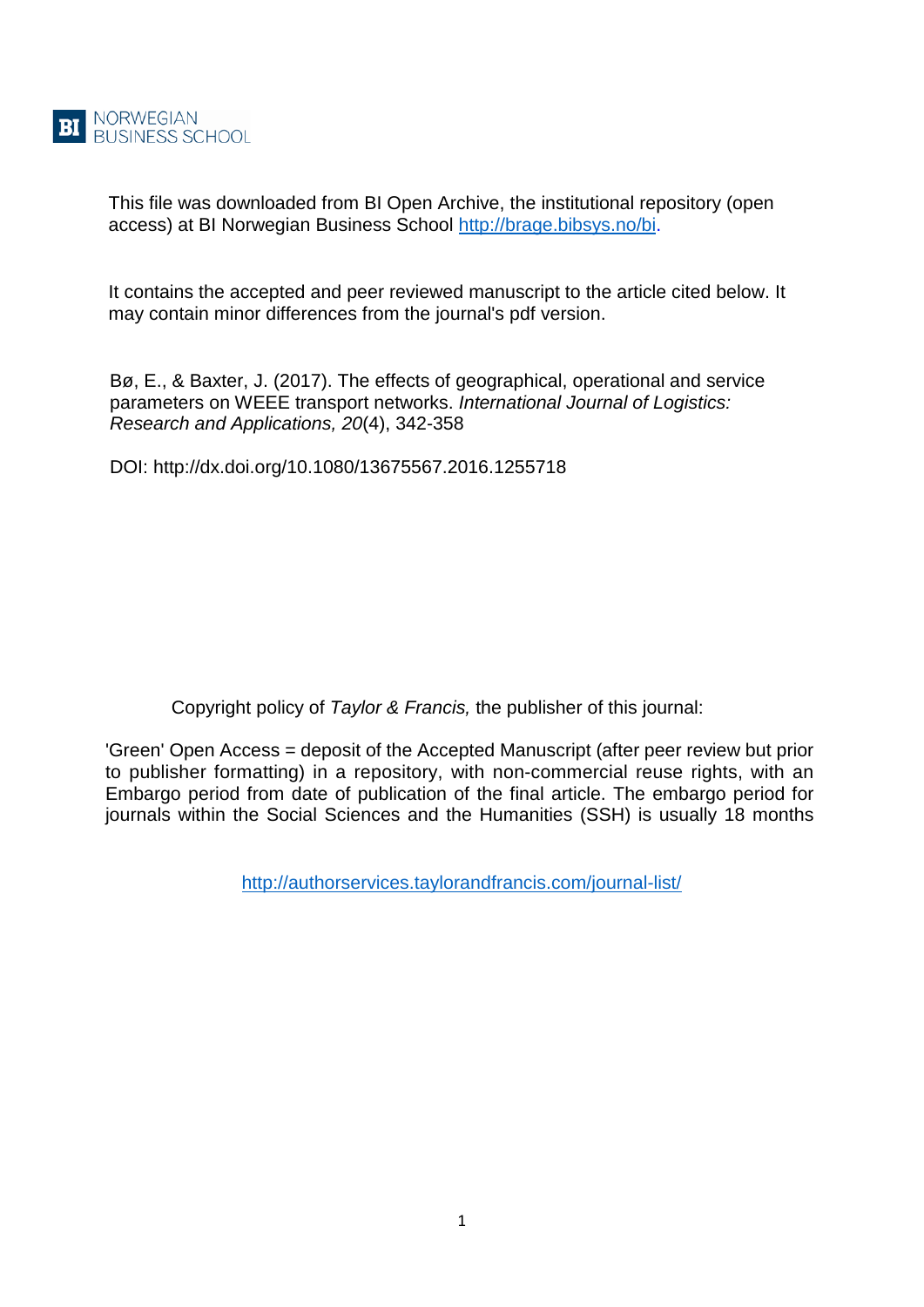# **The effects of geographical, operational and service parameters on WEEE transport networks**

Eirill Bø $^{(a)*}$  & John Baxter  $^{(b)}$ 

- (a) BI Norwegian Business School, Nydalsveien 37, 0484 Oslo, Norway
- (b) Ostfold Research, Stadion 4, 1671 Kråkerøy, Norway

\* corresponding author – email: Eirill.bo@bi.no

### **Abstract**

Efficiency in the collection and transport of waste electrical and electronic equipment (WEEE) is important for economic and environmental reasons. A detailed analysis of the logistical- and cost-effectiveness of the collection and transport of WEEE in Norway reveals regional geography to be a particularly important factor; it varies significantly across the country and heavily influences the cost of collection. The paper explores the influence of this, along with other parameters relating to operational effectiveness and customer service. Implications for all the key actors in the WEEE collection and transport business are outlined.

**Key words**: WEEE collection; geographical parameters; service parameters; route planning; transport cost analysis.

### *1. Introduction*

The collection, transport and recycling of waste electrical and electronic equipment (WEEE) is an activity of ever-increasing importance in an increasingly technological world. Increasing scarcity of valuable resources, and the potential for significant environmental impact from electronic waste, drive the ongoing effort to improve the recycling supply chain. This includes elements at the beginning of the chain (e.g., encouraging consumers to recycle electronics at end of life) and at the end (e.g., ensuring environmentally sound treatment, eliminating illegal or undesirable export). This paper focuses on intermediate parts of the chain in Norway – specifically the transport of WEEE from initial collection points where it is deposited by the end-consumer to regional reception sites where it is either treated or aggregated for onward transport to specialist treatment facilities.

Collection and transport of WEEE have typically been considered as reverse-logistics processes, which more broadly are an area of decision-making / operational research that has a long history. Reverse logistics problems are often analysed as combinatorial optimization problems in integer programming frameworks, with a view to arriving at optimal design of a logistics network with respect to one or more cost-related criteria. Such approaches have been applied to collection networks for many types of waste, including vehicles (Vidovic et al. 2011), plastic waste (Bing et al. 2014), municipal solid waste (Akbarpour Shirazi et al. 2016) and hazardous wastes (Hu et al. 2002). Mathematically, such studies usually involve one or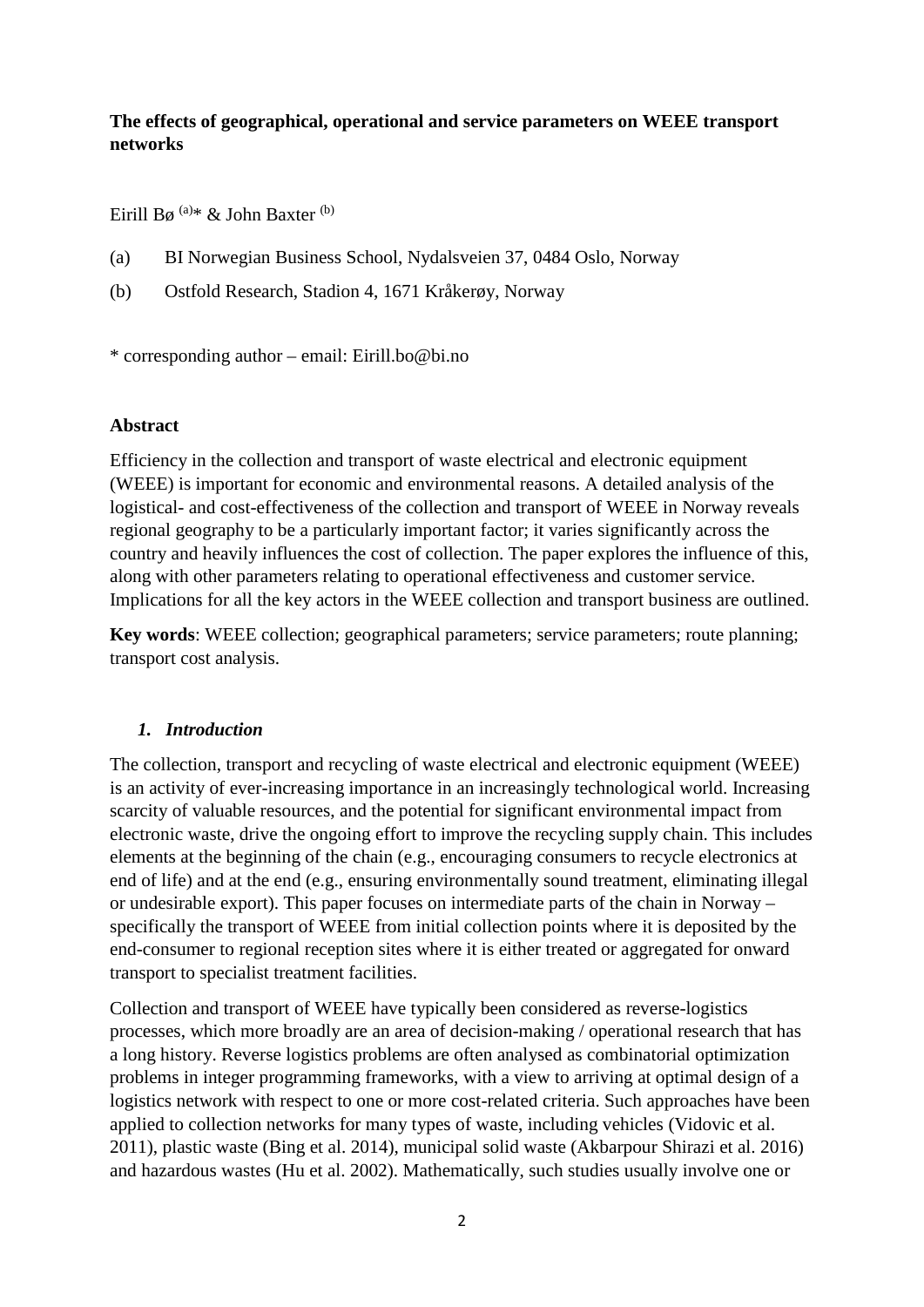more optimisation calculations, often types of vehicle routeing problems (VRP) and/or facility location problems (FLP), for the optimal flows of vehicles between different facilities in a network, and the location of particular parts of a network (for example collection facilities or treatment plants) respectively.

With respect to WEEE, most studies are of the latter, facility-location, sort. The relatively early and widely-cited study of WEEE collection in Taiwan by Shih (2001) covered collection, transport, treatment and reclaimed materials in a cost / revenue perspective, using an integer programming approach to optimise facility location. Increasingly sophisticated mathematical formulations, encompassing many parts of the value chain in ever-more detail, have stemmed from this work (for example, Dat et al. 2012) but facility-location remains a prime focus.

Variations of scope include that in the Danish study of Gunrow and Gobbi (2009), which reflects the specific regulatory framework in Denmark whereby collection locations are allocated to take-back companies; the aim was fair and efficient allocation. Quieruga et al. (2008) attempted to evaluate the location of WEEE recycling plants according to a weighted combination of economic, legal and environmental factors. Gamberini et al. (2010) touched upon aspects that emerged as important in the present study, such as vehicle utilisation and capacity, in an Italian study that ultimately focused primarily on environmental factors.

More recent examples of broad and ambitious attempts to design a national network for WEEE include one in Portugal (Gomes et al. 2011). In some cases, these studies attempt to effectively design networks from scratch, particularly where there is little or no pre-existing formal infrastructure for WEEE, it instead being diverted along informal treatment paths. Recent studies in Turkey (Kilic et al. 2015, Aras et al. 2015) provide further broadly similar examples. The studies of WEEE collection in Greece by Achillas et al. (2010a, 2010b, 2011) provide an exception to the norm in that they consider some aspects of collection and transport cost, such as the use and availability of containers, in considerably more detail than the norm. Nonetheless the study essentially focuses on facility location over and above transportation cost optimisation.

Almost all of this work has at least one, and sometimes all, of the following features: the scope encompasses more of the value chain than just collection and transport, also including treatment and recycling; the focus may encompass factors other than logistical efficiency; modelling of parts of the value chain is quite broad-brush and general, with data seldom gathered directly from relevant actors; and the studies are predictive, focused upon designing new systems rather than evaluating existing ones. The broad modelling and parameterisation of transport, in contrast to the more detailed break-down of that part of the value chain in the present paper, is the most important of these factors. In addition, the geographical focus of such studies varies considerably. Many studies focus on local networks, perhaps at the level of an individual city or county / region. Others have a broader, often national, geographical scope. More detailed studies of the efficiency of transport-logistical problems, most importantly those directly involving the relevant actors, are much less common.

Bø and Hammervoll (2010), in a study of the wholesale grocery sector, found that both providers and purchasers of transport logistics had a fair general understanding of the relevant cost drivers and pricing structures, such understanding was patchy and incomplete. As such, contractual and operational arrangements were both made to some degree on instinct. A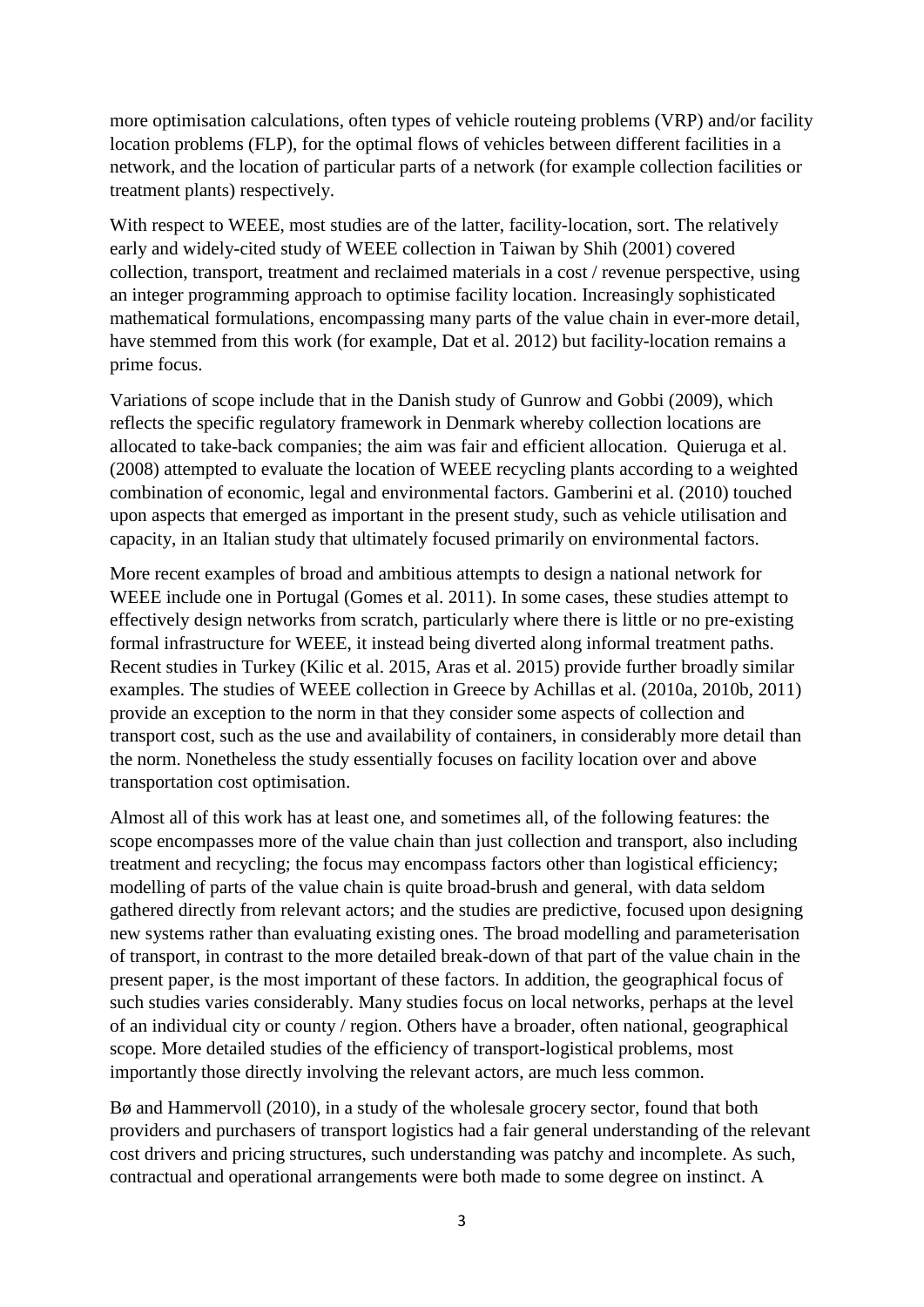decision support tool devised in the study, which derived detailed costs in the categories used in the present paper (fixed, variable and salary costs as previously outlined by Stock and Lambert, 2001), enabled both parties to better understand the sensitivities and hence raise operational efficiency. Related work (Hammervoll and Bø, 2010) focused on the relationship between actors and importance of transparent information exchange as a driver for improvement. At the outset of the project underpinning this paper, we identified a similar picture for the Norwegian WEEE sector, and concluded that a broadly similar overall approach was feasible.

Norwegian infrastructure for WEEE collection and transport – reception and treatment facilities – was already well-developed. Hence, redesign of the collection and transport network in terms of adding or repositioning facilities was not on the agenda and FLPs did not form part of the analysis. The focus is on the transport of WEEE between existing facilities and hence forms of VRP. The study's essential and distinguishing elements include the level of detail in the cost elements and the active participation of the relevant actors.

Norway, whilst not a member of the European Union, has incorporated the major European regulations on WEEE, notably the WEEE Directive (2012) and the directive restricting the use of hazardous substances in electronic equipment (the RoHS Directive, 2011), into its own national regulation. Indeed Norway is seen as something of a pioneer regarding WEEE and its regulation, and the existing EU Directives are said to be modelled on earlier Norwegian regulations. Collection and ultimately recycling of WEEE proceeds via the implementation of Extended Producer Responsibility (OECD, 2001) for WEEE in Norway. Producers and/or importers of electronic equipment are obligated to make arrangements for and to finance the collection, sorting, transport and recycling of electronic waste. Take-back companies (otherwise known as Producer Responsibility Organisations or PROs) are membership organisations for electronics producers, certified by the Norwegian authorities, which undertake these tasks on a collective basis. The actors of interest are as follows:

- retailers or municipal facilities, who accept WEEE from end-consumers as they are required to do so by the regulations
- the PRO, who does not engage directly in collection, transport and recycling activities – instead fulfilling a coordination role
- specialist transport contractors, who undertake the transport work on behalf of the PRO

Figure 1 shows the chain of WEEE from the consumer through to treatment and recycling operations, including the three principal transport steps T1-T3. Via a combination of consumer bring and kerbside collection, WEEE is transferred from consumers to local collection points (T1). These include individual retail outlets obligated to engage in take-back and municipal collection points. There are many hundreds of these local collection points across the country. WEEE is assumed to be separated from other waste but is otherwise unsorted. The WEEE is then collected, on behalf of the PROs, by specialist transporters, and taken to regional reception points  $(T2)$  – of which there are perhaps a dozen across the country. Thereafter, it is separated into fractions and sent onwards – either in-country or overseas – to specialist treatment and recycling facilities (T3).

[Figure 1 near here]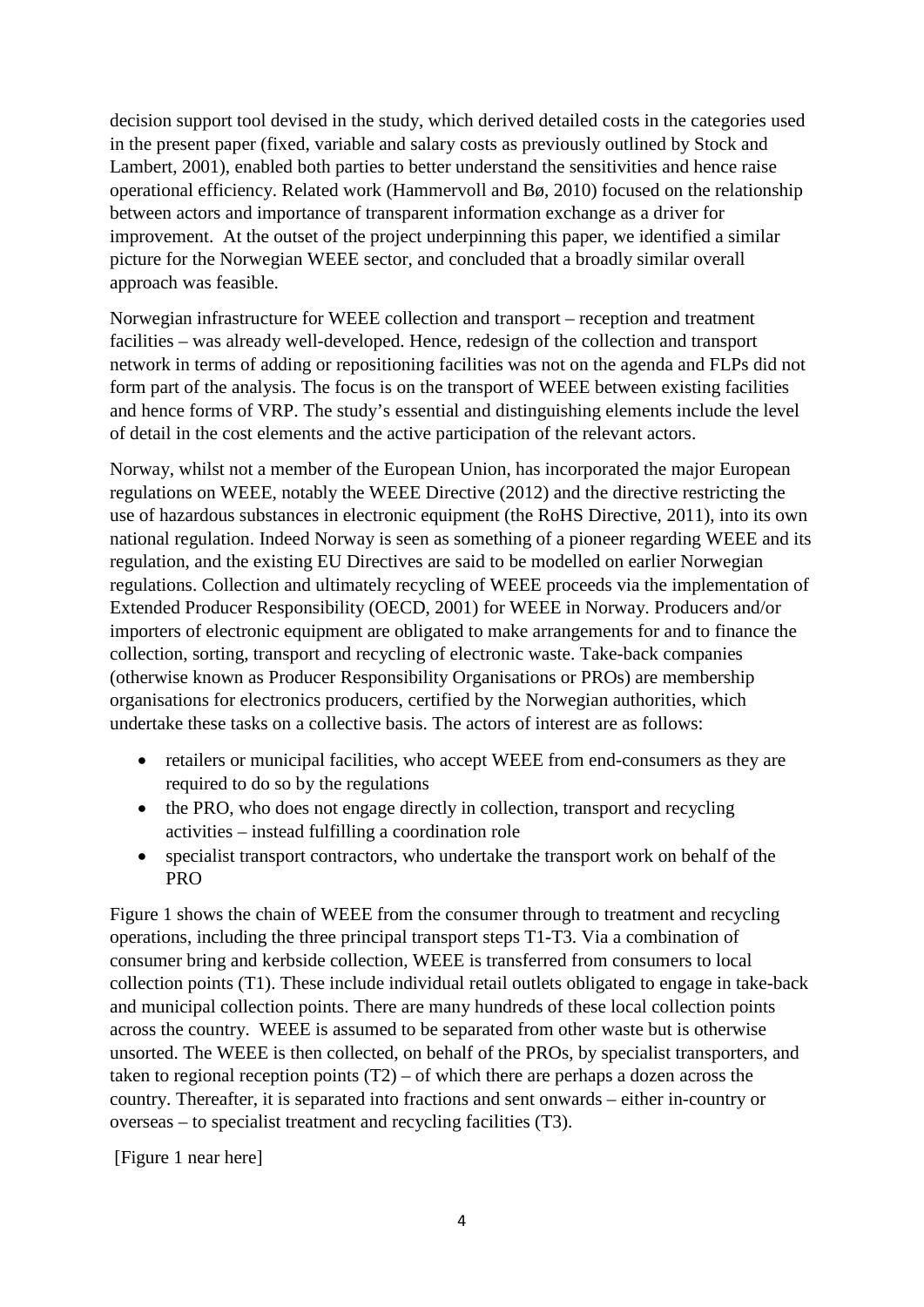Here, we are concerned solely with the T2 step and its logistical efficiency. Transport vehicles for WEEE originate at the regional reception centres and are filled as they travel to one or more collection points before returning to the reception centre to unload. The study analyses the transport work and particularly the cost factors involved in this part of the operation, with a view to designing and operating WEEE collection in as effective a fashion as possible.

Collection networks, for WEEE and other types of waste, are not necessarily designed with logistical efficiency in mind. The location and spread of collection and treatment facilities is generally motivated by factors other than transport logistics – for example, convenience for consumers in terms of retail facilities or the operations of waste operators that may consider other sorts of waste alongside WEEE. Also, Norway experiences particular issues relating to geography and demographics. The wide variations in population density are quite extreme, meaning that WEEE in some parts of the country is much more onerous and costly to collect (hence less attractive to PROs) than in others. Without careful oversight and control of costs, there is a considerable risk of the WEEE that is most easily collected being cherry-picked to fulfil collection quotas, and of WEEE in remote areas never being collected. Many aspects of Norwegian WEEE collection are organised according to county. In this paper, we analyse operations in three different counties which vary greatly in terms of geography, population and the collected mass of WEEE subject to analysis in this study, as shown in Figure 2.

### [Figure 2 near here]

Oslo county is dominated by the nation's capital and is essentially urban, with an average population density of around 1400 inhabitants per square kilometre. In stark contrast, Finnmark in the far north is large but extremely rural and sparsely populated, with only 1.5 inhabitants per square kilometre. Oppland provides an intermediate geography – it has quite large rural areas but also the moderately-sized urban area of Lillehammer. Overall, the three counties capture a wide range of different geographies. The result, as will be shown below, is that the effective value of WEEE and the costs of collection vary greatly across the country; local geography is certainly a factor of prime interest.

We focus on the operations of Elretur AS, one of the key PROs in the Norwegian market and an active participant, along with its subcontractors, in ongoing research. It has about 30% overall market share and focuses mostly on WEEE from households rather than from businesses. Its WEEE collection operations are contracted-out to two companies on a regional basis, with transport and logistics being further subcontracted to a range of hauliers. Like all Norwegian PROs it has operations in all parts of the country, and it appears that its operations are reasonably representative of the market as a whole. For example, it is known that the same hauliers conduct operations for multiple PROs.

In examining Elretur's operations we have identified "service" levels as a further area of interest. This concerns how frequently (on average) WEEE is collected from customers, therefore effectively to what degree customers are willing and able to stockpile WEEE at the initial collection point. Perhaps obviously, frequency of collection in practice varies greatly from site to site and depends on factors such as the rate of WEEE being brought to the site, the facilities available for intermediate holding of the WEEE, the facility's location, and so on. As will be described below, the total costs of collection and transport are calculated as an important indicator of logistical effectiveness. These might be influenced by operational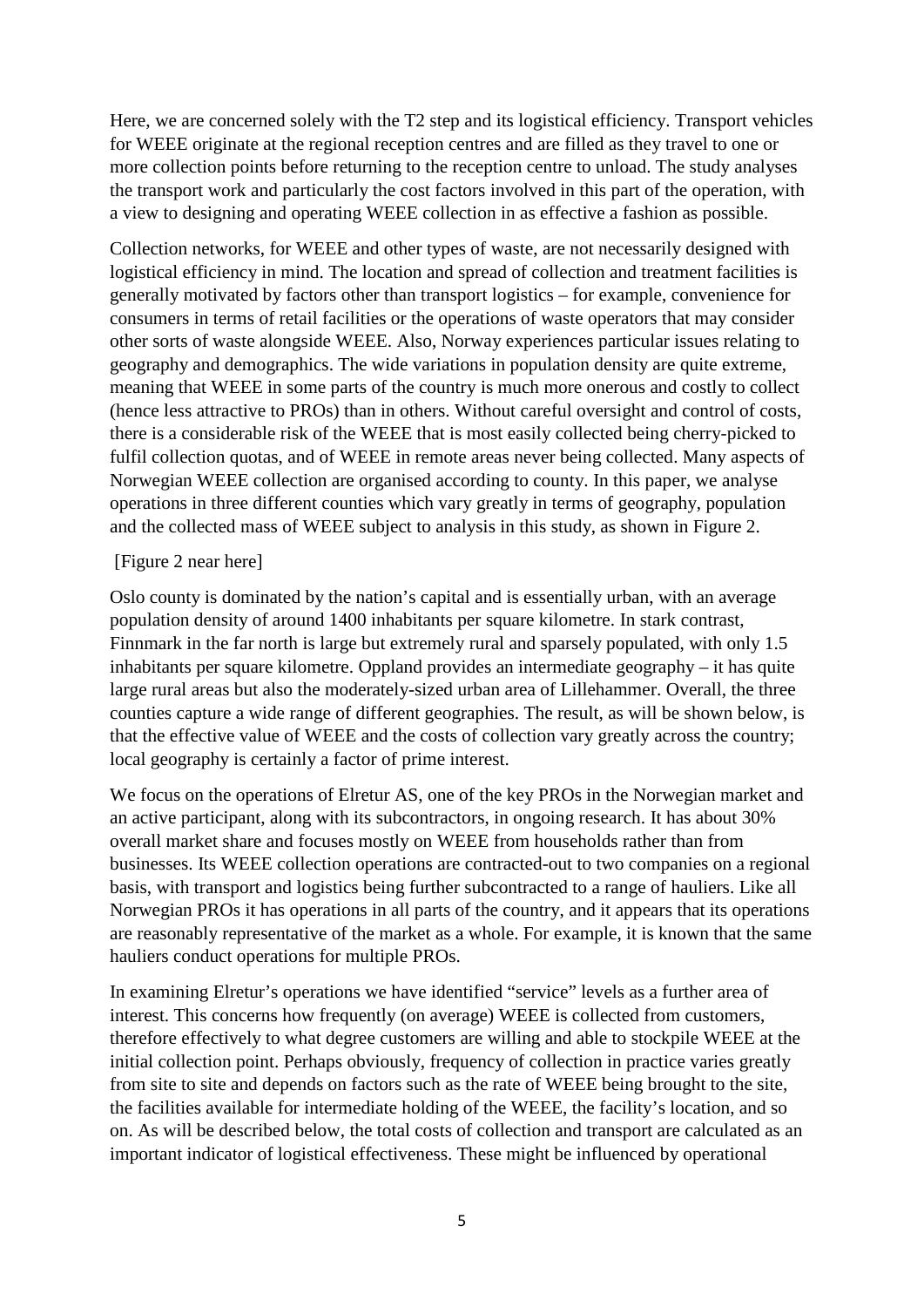parameters relating to collection and transport, such as the efficiency of loading / unloading of vehicles, which will also be considered.

The aim of the study is to calculate the logistical, and ultimately financial, costs of performing a given WEEE collection and transport duty, also to assess sensitivities so as to improve our general understanding of important factors such as regional geography for the design and operation of WEEE transport and collection networks. The paper is organised as follows. The reverse-logistical model is described in section 2, which yields factors such as the total vehicle distance covered for a given WEEE collection duty under given conditions. This then feeds into the economic model described in section 3 which yields the overall cost of collection and transport as a function of geographical, operational and service parameters. A range of scenarios are explored and discussed in section 4, with the principal conclusions being outlined in section 5.

# *2. Logistical modelling of WEEE collection and transport networks*

In each case, the WEEE collection and transport task in focus is to collect the annual quantity of WEEE for a single PRO from a number of pickup locations around the county, and transport this to a specified reception point - which may be, and often is, outside the county itself. The locations for Finnmark are illustrated for example in Figure 3, with the reception point being outside the county, in the city of Tromsø. In practice, the WEEE collection modelled in this study is actually a subset of the total for the county – this depended on the structuring of particular contracts between PRO and transporter. A basic cost per kilo of collection, and the sensitivity of that cost to various parameters, is determined. The mass of WEEE studied is relatively large (around 40% of the actual annual total for each county) and the geographical spread of pick-up locations is relatively wide across the region. It follows that the analysis is satisfactorily representative of the total function – to give a representative cost per tonne of collection, yet avoid the need for extremely complex and onerous calculations that an absolutely full analysis would entail.

### [Figure 3 near here]

This study makes use of Elretur's extensive electronic records of collections and deliveries, which establishes the range of WEEE collection points of interest and the masses of WEEE collected by date. The resultant calculations are framed entirely in mass terms. This is in accord with many aspects of WEEE collection and transport – including overall collection statistics and targets, the costing and pricing of collection, transport and treatment, the capacity and payload of vehicles and so on. In the study we assume that filling of vehicles is mass-limited, and that the collection duty is undertaken by a fleet of vehicles each with the same capacity. Mass-limitation is a reasonable assumption for some types of WEEE but somewhat dubious for others, notably large white goods where volume per unit mass of vehicular filling is often low. Nonetheless all contracts, targets and calculations remain in mass terms at present, so a mass basis for our study is inevitable. Elretur's records and experience suggest that a fleet of uniformly-sized vehicles is reasonable, except for central Oslo which is often served by smaller-capacity vehicles.

The exercise proceeds by first calculating the minimum driving distance for the collection and transport task, subject to specific assumptions regarding the frequency of collection from any given point (i.e., the level of "service"). The overall amount of WEEE to be collected in any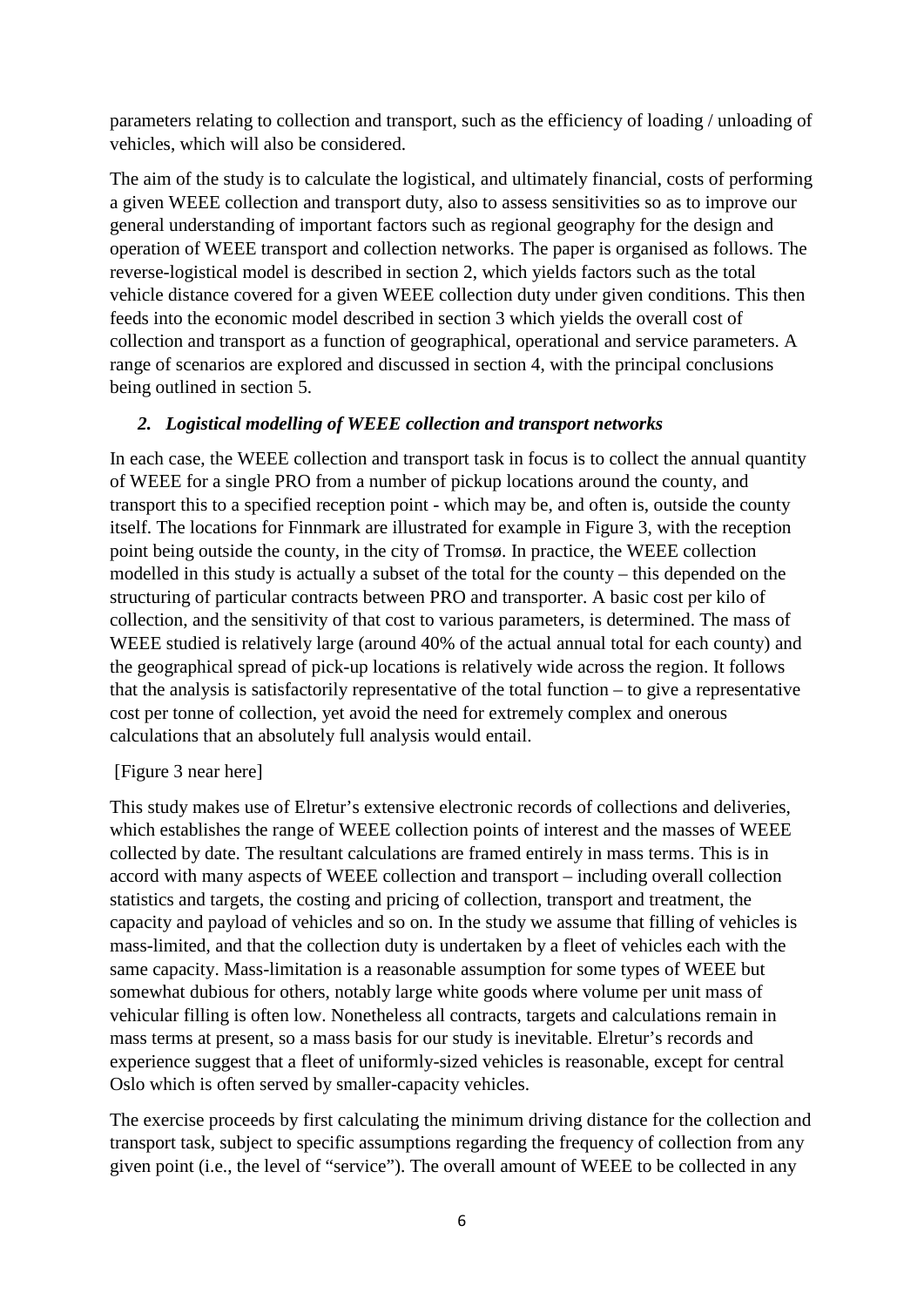given year is known in advance, but the amounts available at individual collection points are not. The latter are projected from the corresponding data in Elretur's records from previous years, and collated in the form of an order book, which details the projected ongoing demand for collection from individual sites over the forthcoming year.

The calculation is performed using the Network Analyst extension of the ArcGIS software platform. The procedure is that for a vehicle routing problem (VRP) in a reverse-logistical configuration to fulfil the order book. This means that there are multiple sources of goods (depots, the WEEE collection points) and a single deposit point (the regional reception). The minimum transport work is achieved in part by ensuring that vehicles run fully-loaded as much as possible. The basic operations of optimising transport work by matching orders to vehicle capacity and pairing orders along particular routes proceed exactly as normal. However the configuration differs from many typical VRPs, in that the demand at each point at any given time often exceeds the full capacity of the vehicles. A simplified example involving just three collection points and a reception point is illustrated in Figure 4.

# [Figure 4 near here]

In this example, the capacity of the vehicle is 15 tonnes and the amounts of WEEE at the three collection points are as shown in Figure  $4(a)$ . The first stage is to take full loads from each and every site which can supply them. Hence, Figure 4(b) shows a vehicle running empty to site C1, collecting a full 15 tonne load, and then returning to the reception point R. Figure 4(c) shows the procedure repeated for site C2, whose inventory falls from 20 tonnes to 5 tonnes. At this point there remains no collection point at which a full load remains, and it becomes a conventional VRP to determine the remainder of the total minimum driving distance. Not all three remaining loads can be accommodated together; in this case it is optimal to collect from C3 then C2 as in Figure 4(d) and finally the remaining WEEE from C1 as in Figure 4(e).

The final output from the calculations is a schedule of routes with collection and drop-off points, which gives the total driving distance for the collection and transport duty. The principal data and calculated results are shown in Table 1.

### [Table 1 near here]

The range of transport distances calculated for each county arises from variations in service level, which is described below.

### *3. Economic modelling of WEEE collection and transport networks*

Following earlier work (Bø & Hammervoll, 2010; Stock and Lambert, 2001) the economic model calculates and adds fixed, variable and salary costs to yield a total cost per tonne of WEEE collected. The transport work calculations described in the previous section provide a direct input to the variable and salary cost calculations and an indirect input to the fixed costs. The model is implemented in Microsoft Excel and allows a wide range of contributory parameters to be varied, analysed and visualised.

### 3.1. *Principal data and sources*

The main primary data underpinning the model and its parameters were gathered as follows:

• Direct from Elretur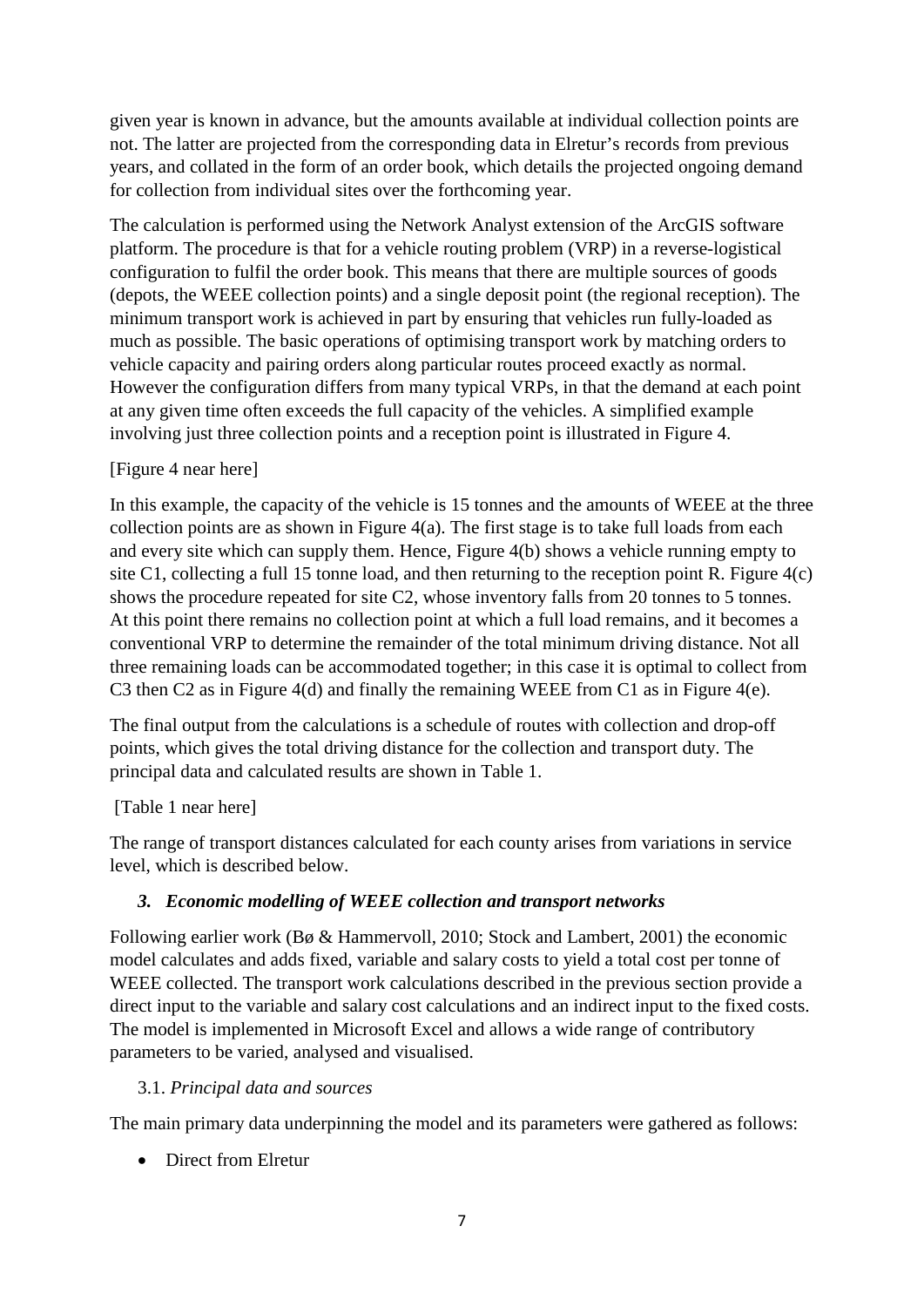- o Historical data on quantities of WEEE collected, locations, dates and service levels – the order books for the study then being generated from forward projections of these data
- Direct from the hauliers as part of an ongoing research investigation in conjunction with Elretur
	- o Fixed cost elements (equipment purchase, effective lifetimes, insurance, administration, taxes)
	- o Variable cost parameters (fuel, maintenance, tyres)
	- o Average remuneration costs for staff (hourly rates)
- From direct observation of haulier operations
	- o Numbers of stops, stop times, loading and unloading rates, average driving speeds

The first two parts of the data were supplied directly by the relevant party, supplemented by allowing us access to internal company databases and systems where appropriate. Observations of haulier operations was performed within a sub-project (Karlsen and Aannestad, 2015) and involved the researchers directly participating in the operations of two transport vehicles over a period of 10 working days, logging nearly 100 separate collections and deliveries with direct measurements of relevant times, quantities and speeds. All of the data collected directly was complemented by structured interviews and informal unstructured communication with the relevant parties, over periods of months and years.

### 3.2. *Data quality, ranges, uncertainty*

We are reasonably confident regarding the quality and representativeness of the assembled data. The most important elements relating to where and when WEEE is collected stem from very detailed and robust internal systems. Fixed cost data from the hauliers is less robustly supported by objective measurements but it emerges that it contributes relatively weakly to overall costs in any case. Both of these data-sets are nationwide. The direct observations of haulier operations are extensive but limited in scope (to a single haulier, in the Oslo area). Nonetheless our experience and contacts within the sector as a whole allow us to extrapolate with some confidence as necessary. We have had direct contact with – if not direct observation of – every relevant party to this study. There follows an assessment of data quality and reliability for individual parameters, where applicable.

With respect to driving speed, a range of 25-70 km/h is used in the study, which fairly obviously captures almost all of the range of realistic speeds in each region. It seems extremely unlikely that average speeds are as low as 25 km/h in rural areas although this may not be unreasonable for daytime collections in urbanised areas, conversely it seems unlikely average speeds as high as 70 km/h will be achieved in a large city, but they may be routine on reasonable roads in open country. Hence, the data should be regarded as giving a general sense of sensitivity to the speed parameter rather than specific results for any particular area.

The rate at which transport vehicles are loaded and unloaded was identified as a potentially significant cost driver. This was calculated in terms of loading / unloading time per tonne of WEEE, even if many aspects of vehicle loading are actually volume- rather than weightlimited. A base-case value was derived from specific observations as 27 minutes per tonne for loading and unloading combined (18.5 minutes for loading and 8.5 minutes for unloading), and a possible range of 20-35 minutes was assumed.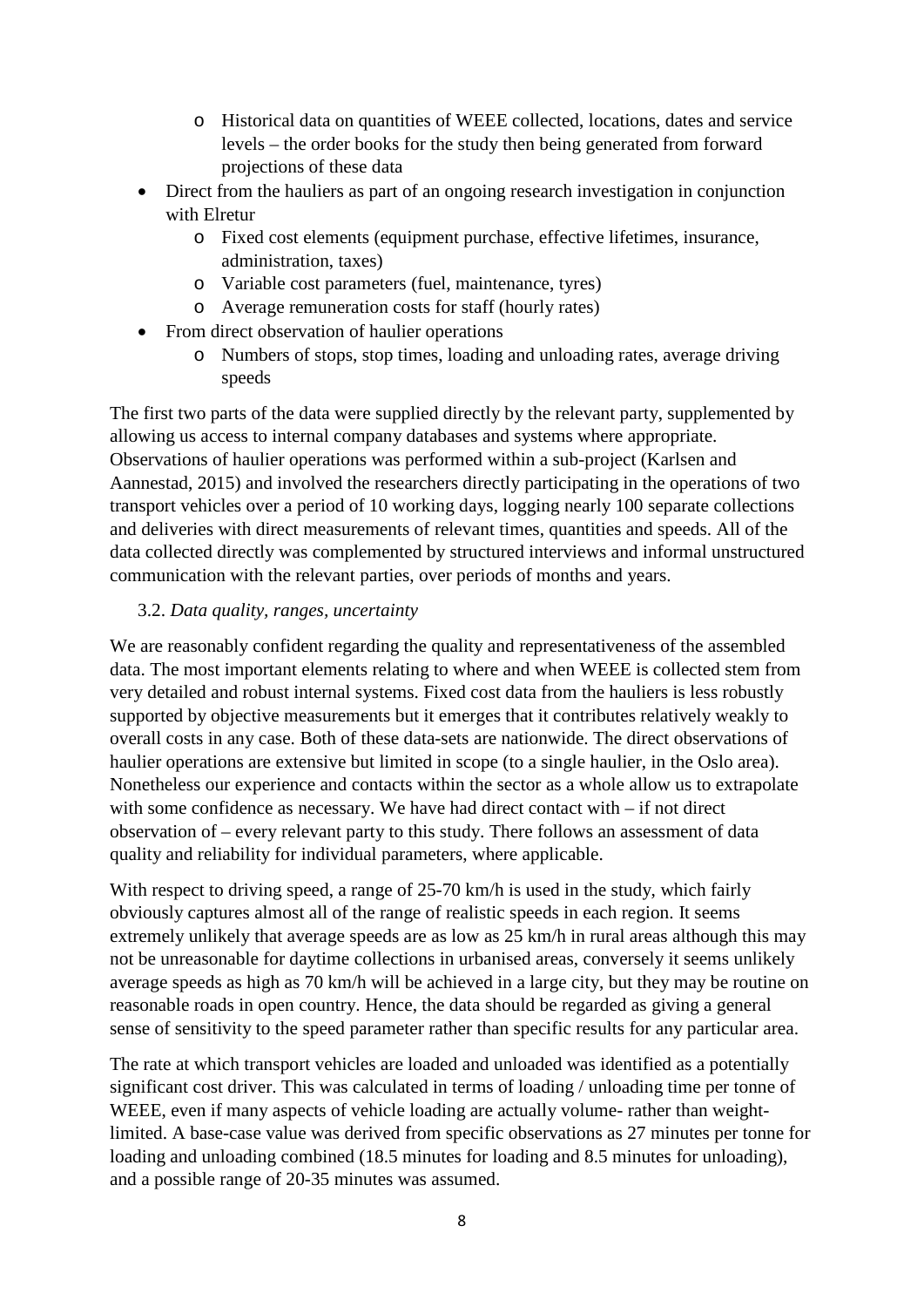A further operational parameter identified in the model was a "fixed time for stop", reflecting the interval between a vehicle arriving at a loading or unloading point and loading commencing - also any delay following loading/unloading before the vehicle left. This parameter reflects the infrastructure and procedure for receiving and processing vehicle arrivals and departures at loading and unloading points. An average of nine minutes per stop was estimated from observational data, and a range of between four and eighteen minutes per stop was chosen for sensitivity analysis - essentially doubling or halving the overall efficiency of operations.

The operational parameters in the economic model reflect the fact that duties are shared in practice, but only as an overall percentage of the vehicle's activity. It was impossible in the field to determine the exact division of loading between different activities. Nonetheless, calculation of the appropriate cost per tonne depends strongly on this division, particularly with respect to sharing fixed costs – as the results below show. In this analysis we do not attempt to determine the division of effort between different tasks, but we show in general how such division, if it were included, affects the overall costs.

This is necessary because in practice the vehicles are not dedicated to the specific WEEE collection task - indeed, transporters' operations would be inefficient if they were so dedicated, with limited overall utilisation and substantial amounts of empty running. This was noted directly in field observations (Karlsen and Aanestad, 2015) and also in our previous experience of observing the operations of Elretur and its contractors.

Firstly, as stated above, this paper analyses only a proportion of the total WEEE collection operation. Also, vehicles might also be deployed on WEEE work for other PROs, the conveyance of other goods, or other unspecified duties. By maximising the effective use of the vehicle, one should in principle be able to lower the effective cost for each specific duty, by sharing the costs between them. In effect, therefore, the overall utilisation of the vehicle is a further operational efficiency factor to be considered. The calculation neglects any revenue that might be derived from additional vehicle usage, merely spreading the fixed costs more thinly across a wider range of activities.

The total annual fixed cost of the vehicles includes capital costs in the form of annual depreciation, cost of capital, administrative and insurance costs. Thus far in this analysis, all of the calculations have effectively assumed that the vehicles *are* dedicated to the WEEE collection operation being studied – the costs are fully allocated to that operation. In the following analysis, only a proportion of the fixed costs are allocated to WEEE collection, according to the overall operational use of the vehicles in hours of operation per year.

The economic and GIS models combined give a total time of operation for the year for the WEEE collection duty, which varies according to region and service level between 644 and 2230 hours. For the purposes of this analysis, we assume that a vehicle can in principle be operational for 3700 hours per year – corresponding to two separate shifts each working 37 hour weeks for 50 weeks per year. This of course assumes that a significant proportion of the vehicle's operations take place in non-regular hours (evenings, nights, weekends). We assume that this is possible for the sort of work undertaken by these vehicles, although we note that constraints of facility opening and closing times often feature in VRP problems of the sort we have tackled here – and we have assumed complete freedom from such constraints. The discussion thus far has implicitly assumed that the relevant duties are undertaken by a single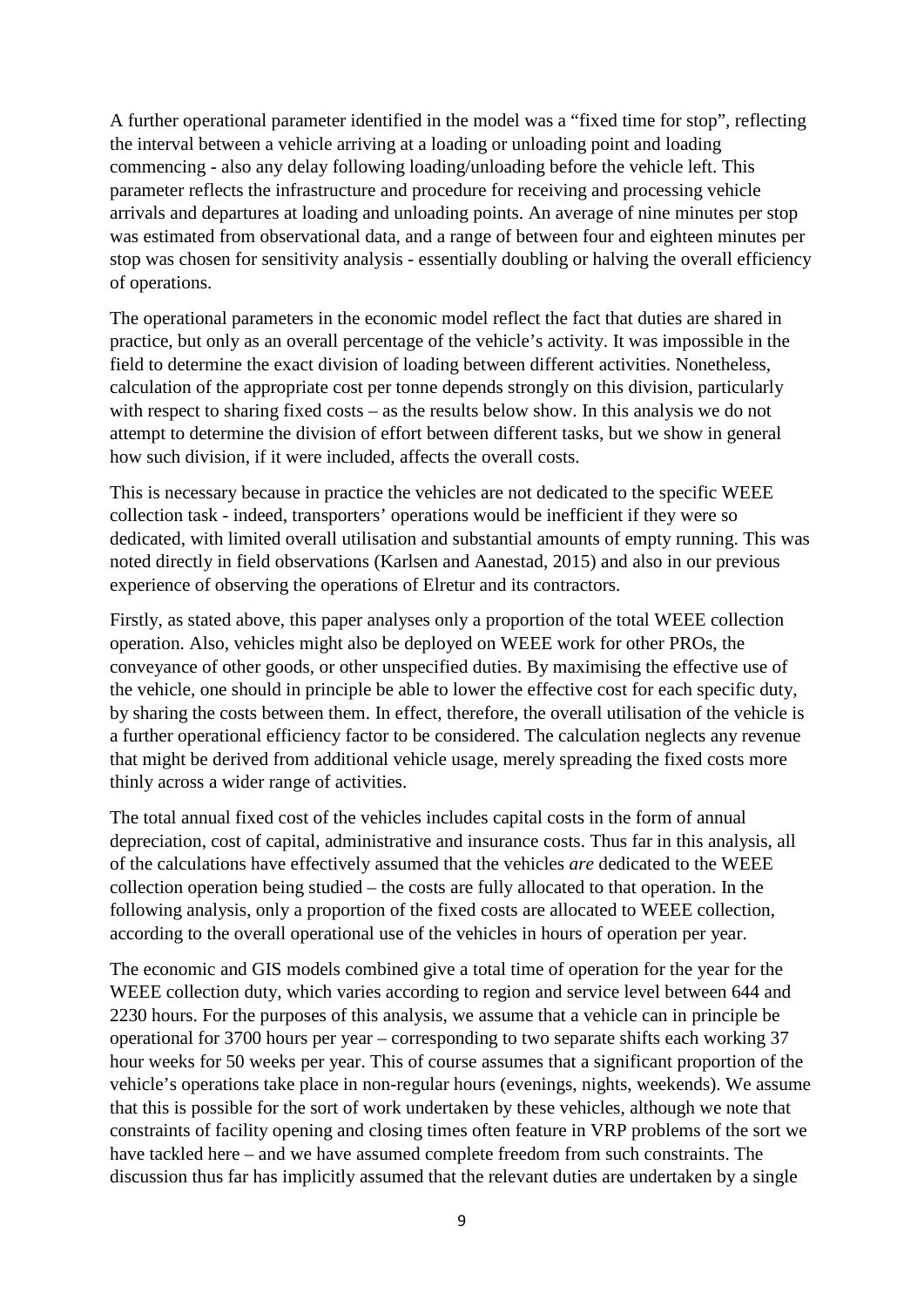vehicle. It should nonetheless be noted that the calculations remain valid, subject to the specific assumptions, even where in practice there are multiple vehicles undertaking the WEEE collection duty.

#### 3.3.*Calculation procedure*

Following earlier work (Bø & Hammervoll, 2010; Stock and Lambert, 2001) the economic model calculates and adds fixed, variable and salary costs to yield a total cost per tonne of WEEE collected. The transport work calculations provide a direct input, in the form of total driving distance, to the variable and salary cost calculations and an indirect input to the fixed costs. The model is implemented in Microsoft Excel and allows a wide range of contributory parameters to be varied, analysed and visualised.

The annual fixed costs are those independent of distance driven, as follows:

$$
C_f = \frac{P(1-v)}{L} + \frac{P(1+v)r}{2} + F_o \tag{1}
$$

where  $C_f$  is the annual fixed cost, P the purchase price of the vehicle (excluding tyres, which are modelled through a variable cost), v is the residual value of the vehicle (as a fraction of the purchase price) after a lifetime of L years, r the effective interest rate and  $F_0$  is the average annual sum of other fixed costs. The three terms represent in turn the average annual depreciation of capital equipment (trucks and trailers), the average annual costs of capital, and the average annual insurance, administration and taxes.

Variable costs depend on distance driven, as follows:

$$
C_v = (F + M + T)D \tag{2}
$$

where  $C<sub>v</sub>$  is the annual variable cost. F the average fuel price, M the average maintenance cost and T the average cost of tyre replacement, with all three parameters being calculated per driven kilometre. D is the total distance driven in kilometres, as calculated from the transportlogistical model as described above.

Salary costs are calculated based on average staff hourly rates and the calculated total operational time of the vehicle per year.

$$
C_s = W \left[ \frac{D}{S} + N_s t_s + M(t_l + t_u) \right]
$$
 (3)

where W is the annual average hourly staff wage, S is the overall average driving speed,  $N_s$ the number of stops per year and  $t_s$  the average fixed time per stop, M the total mass of WEEE collected in tonnes,  $t_1$  the average loading time per tonne and  $t_u$  the average unloading time per tonne.

Summing the costs in the different categories and dividing through by M gives a total cost per tonne collected.

#### *4. Main results from economic model*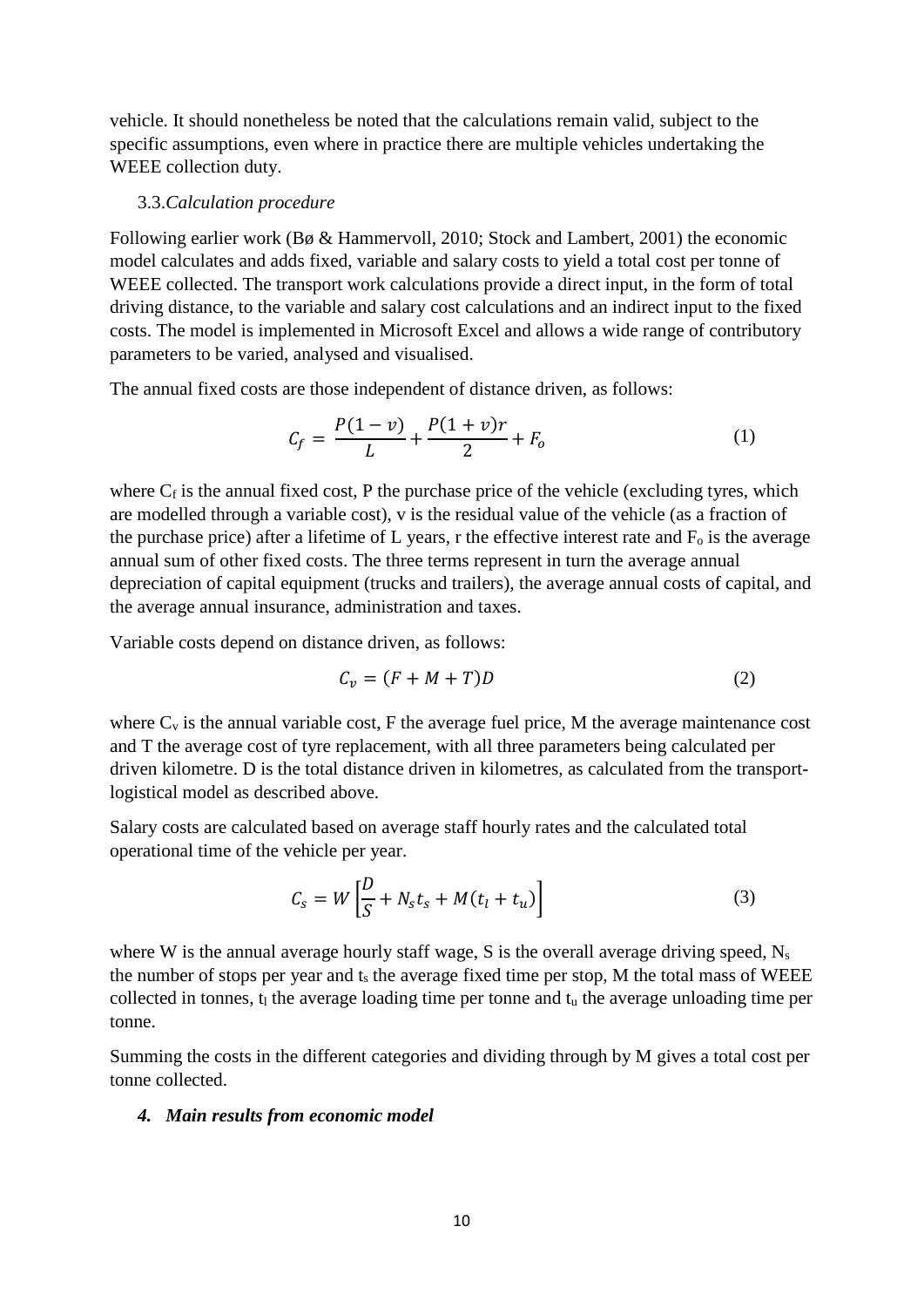The study addresses the complex interplay between geographical, operational and service parameters on the logistical and hence economic efficiency of WEEE collection and transport. The most important parameters are as follows:

- Geographical factors as established in the discussion above, regional geography appears to be a fundamental underlying factor in most of the analysis. It feeds into the model via the geographical spread of demand points, and hence driving distances and times for collection. Results are calculated for the three counties described above (Oslo, Oppland and Finnmark).
- Operational parameters these factors capture operational effectiveness and to some extent, in principle, can be controlled by the transporters. They include average speed in transport, loading and unloading rates, and the utilisation of transport vehicles.
- Service parameters these capture the frequency with which WEEE is collected from customers. The study establishes two extremes of service level, a theoretical minimum and a maximum. Minimum service assumes that collection takes place wholly at the transporter's convenience – it implies that the customer can store any amount of WEEE indefinitely before it is collected. In terms of the logistical model, it establishes a single demand point at each site, containing the total annual amount of WEEE for that site. Maximum service level essentially assumes that WEEE is collected on demand (as it is reported). We know from historical data and field observations that the actual service level is somewhere near maximum in highly urban areas and much lower in rural ones.

Figure 5 shows the basic variation in cost with geographical factors, by presenting the overall cost of collection and transport for the different counties studied, at different service levels. Regional geography has a strong overall effect, with costs in rural Finnmark being several times higher than those in urban Oslo. There are a range of reasons for this, which will be explored further below – the much longer distances between collection and/or reception points are an obviously important factor. Figure 5 also illustrates the effect of service level in different geographies. The results show that for the urban and semi-urban geographies, the level of service has a very limited effect on costs, limited to a few percent. However, in the highly rural geography of Finnmark, there is a very strong variation in cost with service level, with overall costs more than doubling between the two levels of service.

### [Figure 5 near here]

The economic model encompasses three main elements and a number of sub-elements of cost, as outlined above. Further insight into the cost drivers can be seen from a breakdown of costs into major categories, as shown in Figure 6.

### [Figure 6 near here]

A number of points are immediately apparent. Firstly, the variable costs increase sharply for rural areas, particularly when the service level is high. The collection work requires large driven distances with consequent high costs for fuel, tyres and maintenance. Salary costs are also high, owing to long journeys to, from and between collection points – each tonne of WEEE takes on average 3-4 times longer to collect in Finnmark than in the other regions. Once again, this is a strong function of service level. There is relatively little collected in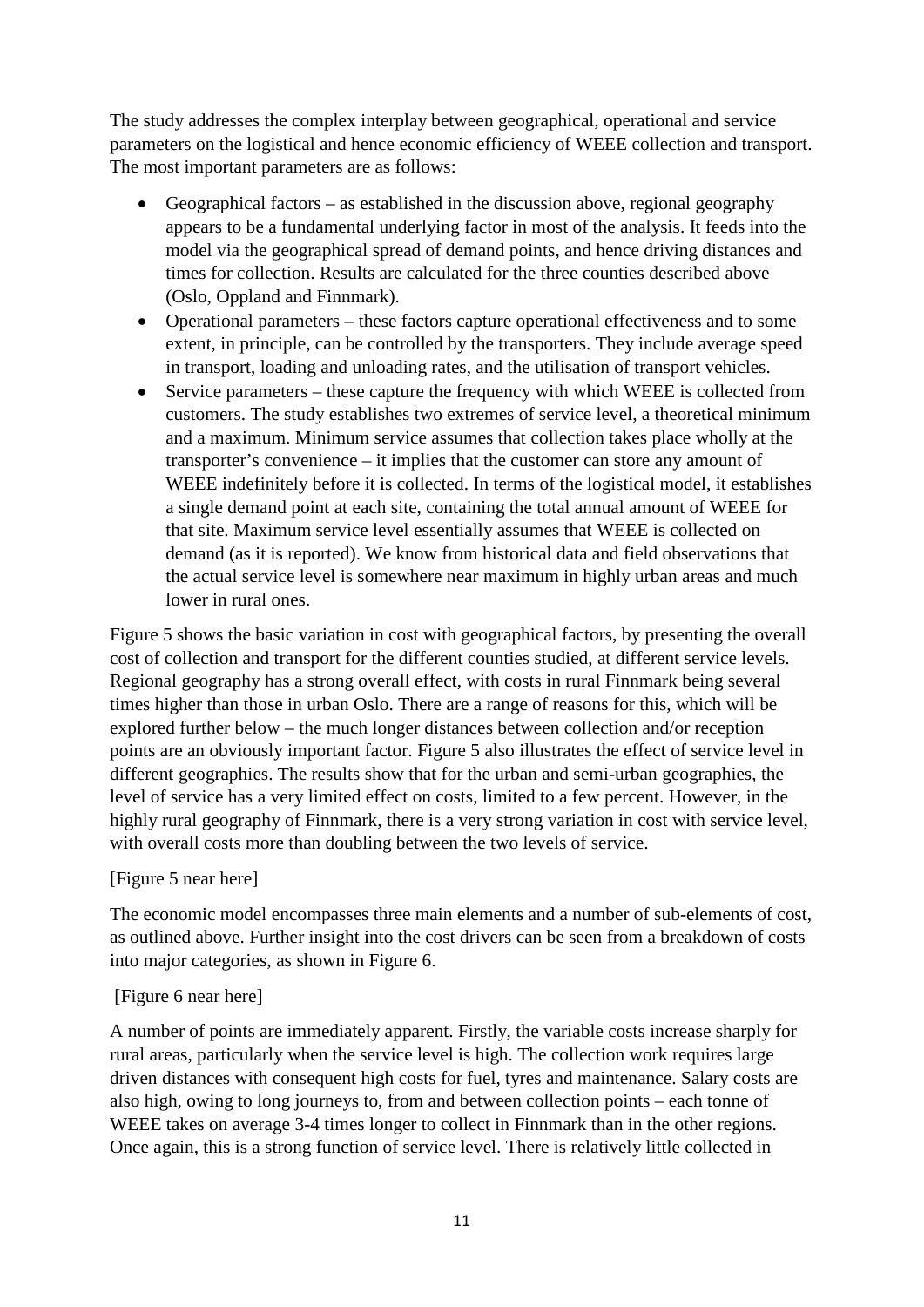Finnmark and hence the fixed costs per tonne collected are also high compared to other regions – but this cost element does not depend on service level.

The next stage of analysis looks at operational parameters, and their interplay with geographical ones). Figure 7 shows the basic sensitivity of cost to average driving speed, based on the minimum service level for each county.

[Figure 7 near here]

The absolute levels of cost obviously vary considerably, so the percentage variation is perhaps the best comparison across the three counties. For Oppland the cost varies by about 18% across the full range, in Finnmark it is 37% and in Oslo 9%. However, most of the difference in cost for Finnmark appears between 25 km/h and 50 km/h, which is probably outside the realistic range in practice.

Figures 8 and 9 show the sensitivity of cost to operational factors relating to stops, specifically loading and unloading rates, and fixed times per stop, respectively. As outlined above, these factors were observed directly in the field.

[Figure 8 near here]

Figure 8 shows that loading and unloading times could be a quite significant parameter, particularly in Oslo, where the overall cost varies by almost 25% over the range of times analysed. For Oppland the cost variation is 12% and for Finnmark only 5%.

[Figure 9 near here]

Figure 9 indicates that a plausible range of fixed times per stop does not have much influence on overall cost. There is a variation of only 0.5% in total cost for Finnmark, 1.2% for Oppland and 2.8% for Oslo.

The final operational factor considered in Table 2 concerns overall utilisation of the vehicles, and hence how the fixed costs of the vehicles are allocated to the WEEE collection being analysed.

[Table 2 near here]

With the exception of maximum service level in Finnmark, the fair allocation of fixed costs across a range of vehicle activities has a marked effect on the overall costs of WEEE collection. A reduction in costs of 40% or more is possible through effective utilisation of vehicles. We have already established that high service levels in highly remote areas such as Finnmark seem very unrealistic, and so this particular result arguably does not merit much attention.

# *5. Discussion and conclusions*

The results show a clear interplay between geographical and other parameters. Geographical factors are always important and as such provide an anchor for the other factors – that is, variations of cost with other factors always have a geographical element which should be taken into account; geography should always be considered. With all other factors being equal, costs are around twice as high in semi-rural regions as in urban ones, and around six times as high in very rural areas.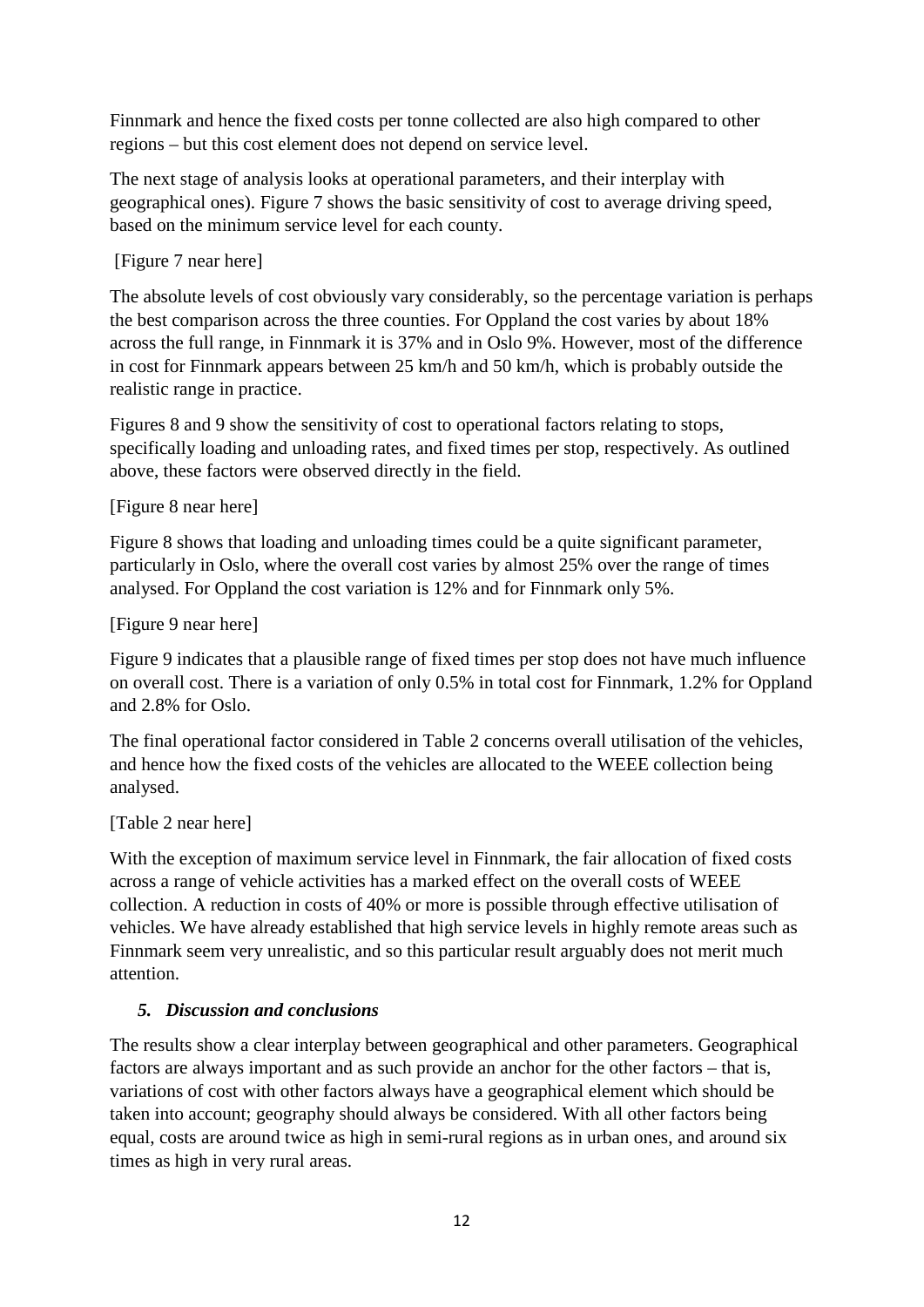In the following sections we discuss the significance of individual factors examined in the study.

# 5.1. *Effect of customer service level*

The calculations show that cost is only weakly sensitive to service level in urban and semirural geographies (Oslo and Oppland) but highly sensitive to service level in rural Finnmark.

Historical data, in the form of Elretur's collection and delivery records, show that realistic levels of service vary considerably. Maximum service levels imply frequent collections, often of relatively small amounts of WEEE, probably at short notice. This is seen to be reasonably feasible in urban environments with large numbers of closely-grouped customers. Collection vehicles are available at relatively short notice owing to other work in the vicinity, and so fast response to short-term demand is relatively straightforward. In marked contrast, for rural areas maximum service levels would imply very inefficient operations, with vehicles frequently covering very long distances to collect small amounts. Furthermore, from the customer perspective, it seems natural that urban customers may well face severe constraints in terms of space and the cost of real estate, and may not be able to store amounts of WEEE for any period of time before collection. In contrast, in rural areas such pressures may well be less severe, and customers may be able to store WEEE for some time before collection without undue difficulty. Longer-term storage does increase certain risks (including those of theft), these are not considered here but should also be noted.

Generally speaking, service levels in practice are at least moderate and may be high in urban and semi-rural areas, but are low in rural areas. This means that, overall, service level is not a particularly important factor for overall logistical efficiency and collection cost. The one caveat is if high service levels and frequent collections are demanded in rural areas – this would drive up costs sharply.

# *5.2. Effect of operational factors*

Fairly naturally, the results show that variable and salary costs – rather than fixed costs – are the main drivers for increased overall costs per tonne of collection in semi-rural and rural compared to urban areas. In turn, these depend strongly on the routeing of vehicles and hence the overall driven distance. In principle, some of the underpinning factors can be consciously influenced to some degree by the transporter, and in some way are representative of "efficiency of operations". However, there are inevitably practical constraints on the range and variability of the parameters considered.

Average driving speed clearly depends in part on uncontrollable elements (such as terrain and topography, road quality, speed limits on the major routes) but may also be controllable to some extent – for example, average speeds in urban areas could in principle be increased by arranging collections at night and hence reducing problems of traffic. The results suggest that average speed is not a particularly strong driver for total cost across realistic ranges of speed in different areas - perhaps having an effect of up to 10% across a reasonable range of speeds. Stronger sensitivity is only seen across low ranges of speeds in open country.

Efficient loading and unloading of vehicles could have quite a significant effect on cost, particularly in urban and semi-rural areas where driving distances are short and hence the time the vehicle is stationary at loading and unloading points is relatively more significant. Costs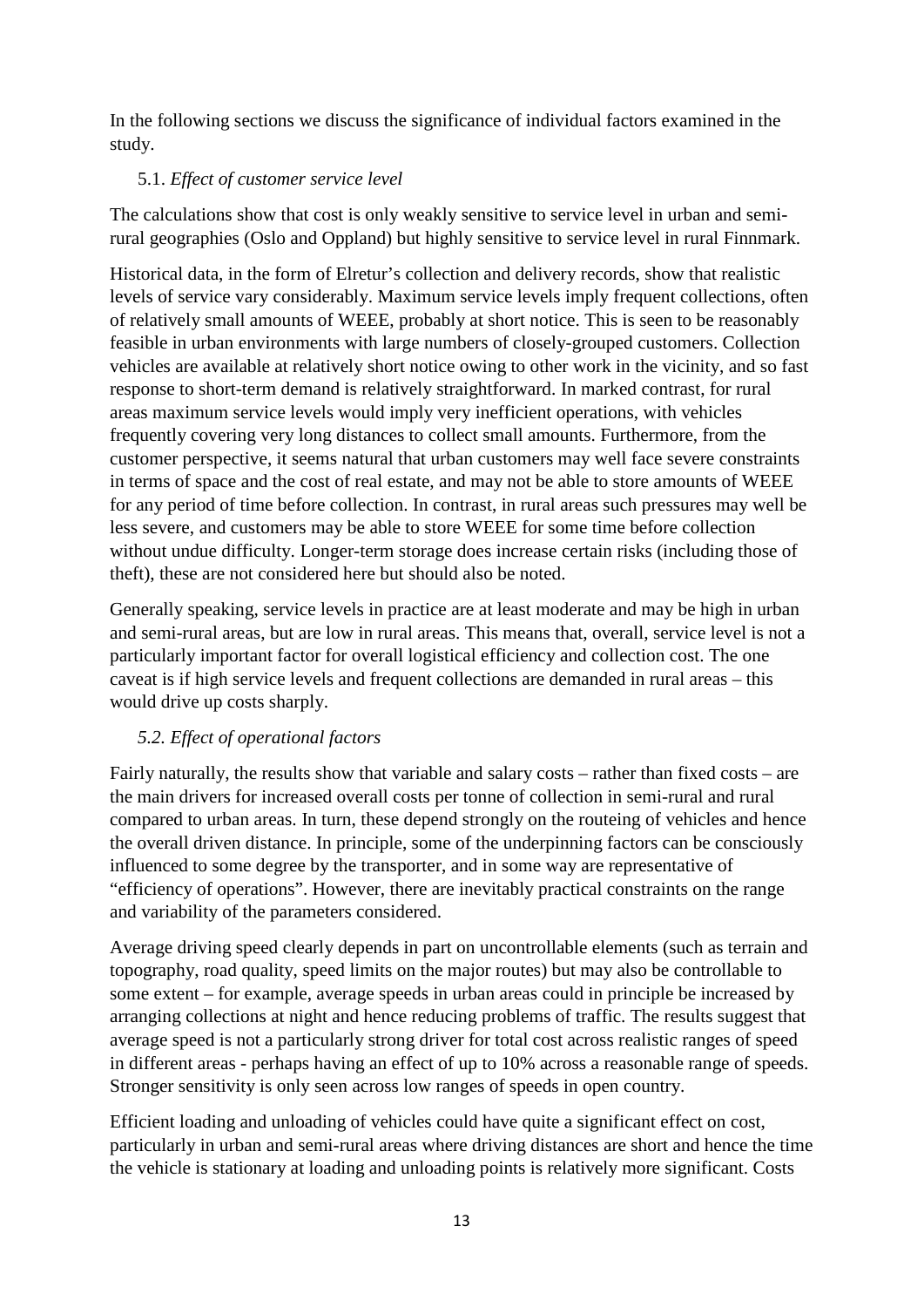could vary by up to around 20% depending on the efficiency of loading / unloading operations. Fixed times per stop (when the vehicle is being prepared for loading / unloading and otherwise when it is stationary but WEEE is not actually being moved) do not influence overall costs very strongly, no more than 2-3% overall. Clearly one can conclude that attempts to improve operational efficiency at the facilities in the collection and transport network should focus on the basic loading and unloading procedures over and above any other factors.

By far the biggest potentially controllable factor is the degree to which vehicles are on the road and working. Vehicle utilisation and consequent allocation of fixed costs is shown to have a very noticeable effect of up to 40% on total cost. In practice, the issues may lie on paper – within contractual arrangements and pricing structures – more than in operational reality. As discussed above, vehicles in practice may be engaging in more activities that are not reflected in cost allocation. This mirrors earlier studies of WEEE treatment and recycling (Mayers et al., 2013) which arrived at the identical conclusion that "paper" issues of cost allocation and financing are crucially important.

# *5.3. Assumptions and uncertainties in the study*

Field observations show that a mass basis for some aspects of the operation is a somewhat dubious assumption. Probably the most important issue concerns the loading of vehicles for WEEE transport, which is almost certainly volume-limited rather than mass-limited in at least some cases. In future work this assumption could be relaxed by using variable effective vehicle capacities, probably depending on the specific types of WEEE being collected at any one time. For example, it seems that waste refrigerators, having large amounts of void space, are likely to pack quite differently onto collection vehicles than smaller types of WEEE.

Uncertainties in most of the operational parameters do not greatly affect the broad findings of the study. For the most part, the greatest sensitivity of costs to uncertainty in parameters coincides with relatively unrealistic ranges in those parameters (for example, across low ranges of driving speed in rural areas).

### *5.4. Comparison with other studies*

As discussed above, much of the other work on WEEE collection and transport is not very similar in scope and approach to the present study so as to allow comparison. However, some of the more recent studies do merit some comparative analyses, at least for overall cost levels.

The studies of northern Greece by Achillas et al. (2010a, 2010b) predicted, depending on scenario, an average WEEE transportation cost of around 50-80 EUR / tonne (around 400-700 NOK / tonne at the exchange rate of the time). In the present study we have identified regional geography as a key parameter, manifest in local population density. For the region of Greece under study this was around  $100/km^2$  (2 million inhabitants in 20 000 km<sup>2</sup>) which is well above Oppland but well below Oslo in the Norwegian context. Interpolating between the Oppland and Oslo cost figures suggests that a Norwegian estimate for a region of equivalent population density would perhaps be 500 NOK per tonne, which is quite similar to the Greek case. Extending the Greek study to the country as a whole (Achillas et al., 2011) saw costs rise to the region of 100 EUR / tonne (once again highly dependent on facility location scenarios) but the scenario is complicated by the fact that around 15% of the Greek population live on islands and therefore the WEEE value chain includes transport to the mainland, which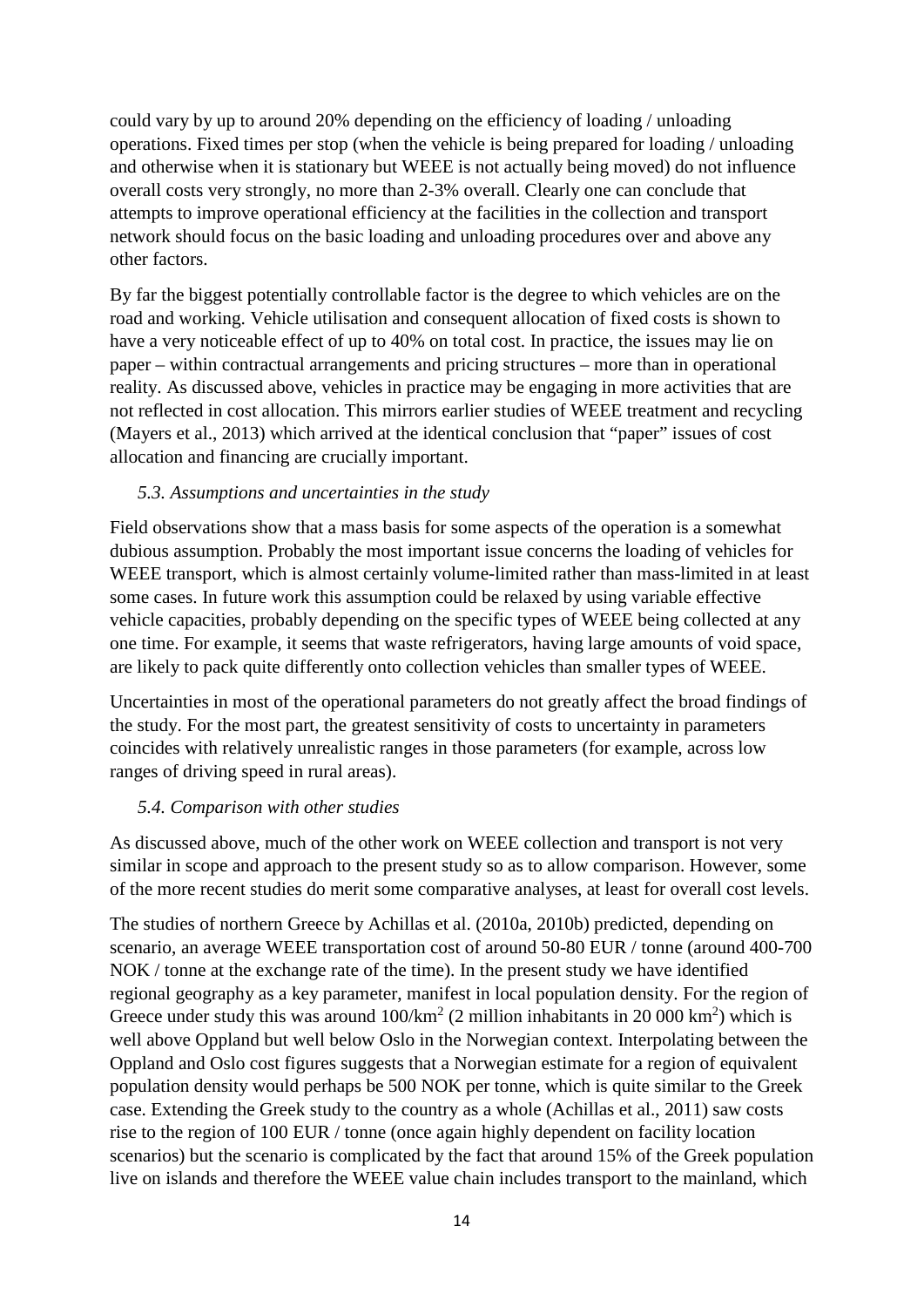presumably drives up costs. Kilic et al. (2015) performed a study of WEEE in Turkey, with similar overall population density to Greece of around  $80/km^2$ . Once again, depending on facility location scenarios, a cost of around 40-50 EUR / tonne was projected.

Whilst these studies do not provide a breakdown of the transportation costs and the sensitivities as we do here – remembering that they are from predictive studies and give projections based on facility location problems – they nonetheless provide an anchor for our overall cost calculations, suggesting that WEEE transportation costs are broadly similar on a like-for-like (population density) basis.

# *5.5. Implications of the findings*

The findings of the study have implications for all of the main actors in the value chain: governments and policy-makers, producer responsibility organisations and their members, and collection / transport agencies.

In the policy domain, the findings suggest that broader consideration of the funding of WEEE collection, transport and recycling is needed. Analysis of the funding flows for extended producer responsibility schemes for WEEE (Mayers et al., 2013) shows that the funding models are typically rather crude and coarse-grained, with costs allocated on a simple overall mass-averaged basis. The funding regime generally fulfils the ostensible purpose of ensuring that all the costs of collection and treatment are covered by producers, but fails to provide differentiated costs based on the actual collection, treatment and recycling of producers' products. Competition between producer responsibility organisations offers a further level of complication. Shortcomings of these funding arrangements are normally identified with respect to the recycling end of the value chain and the failure to close the loop to producers. Design for recyclability, the broad overall purpose of producer responsibility, is not seen to be particularly encouraged. The potential alternative of differential pricing / costing depending on actual rather than averaged costs has been identified as a potential driver for better recycling practice, specifically the enhanced recovery of plastics from WEEE (Baxter et al., 2015).

Our work here shows that differential costing (specifically, differential *funding*) could equally well apply to collection and transport as to treatment and recycling, particularly in the Norwegian context. The marked differences in difficulty and cost of WEEE collection which we have quantified in this paper have long been recognised in general terms. WEEE in different areas varies significantly in its attractiveness to PROs seeking to fulfil their obligations and those of their members. Specifically, small amounts of WEEE in remote areas assume effectively negative value and in a completely free market would never be collected. Note that here we are regarding WEEE as a whole - certain product groups are always intrinsically more valuable than others. The authorities recognise the danger regarding noncollection in remote areas and take steps to preclude it via regulatory means. Effectively, all producer responsibility organisations are compelled by the Norwegian waste regulations to operate in all areas of the country (Miljødirektoratet, 2013). Whilst this is understandable, it introduces a degree of inefficiency by design into the system. Duplication of effort and the reversal of economies of scale become inevitable. The analysis in this paper shows how such effects can significantly drive up overall costs, and future work will examine this specific issue in further detail. Establishing schemes for PROs to trade collection obligations – as has been seen for example in the UK with the Settlement Centre (UK Environment Agency, 2015)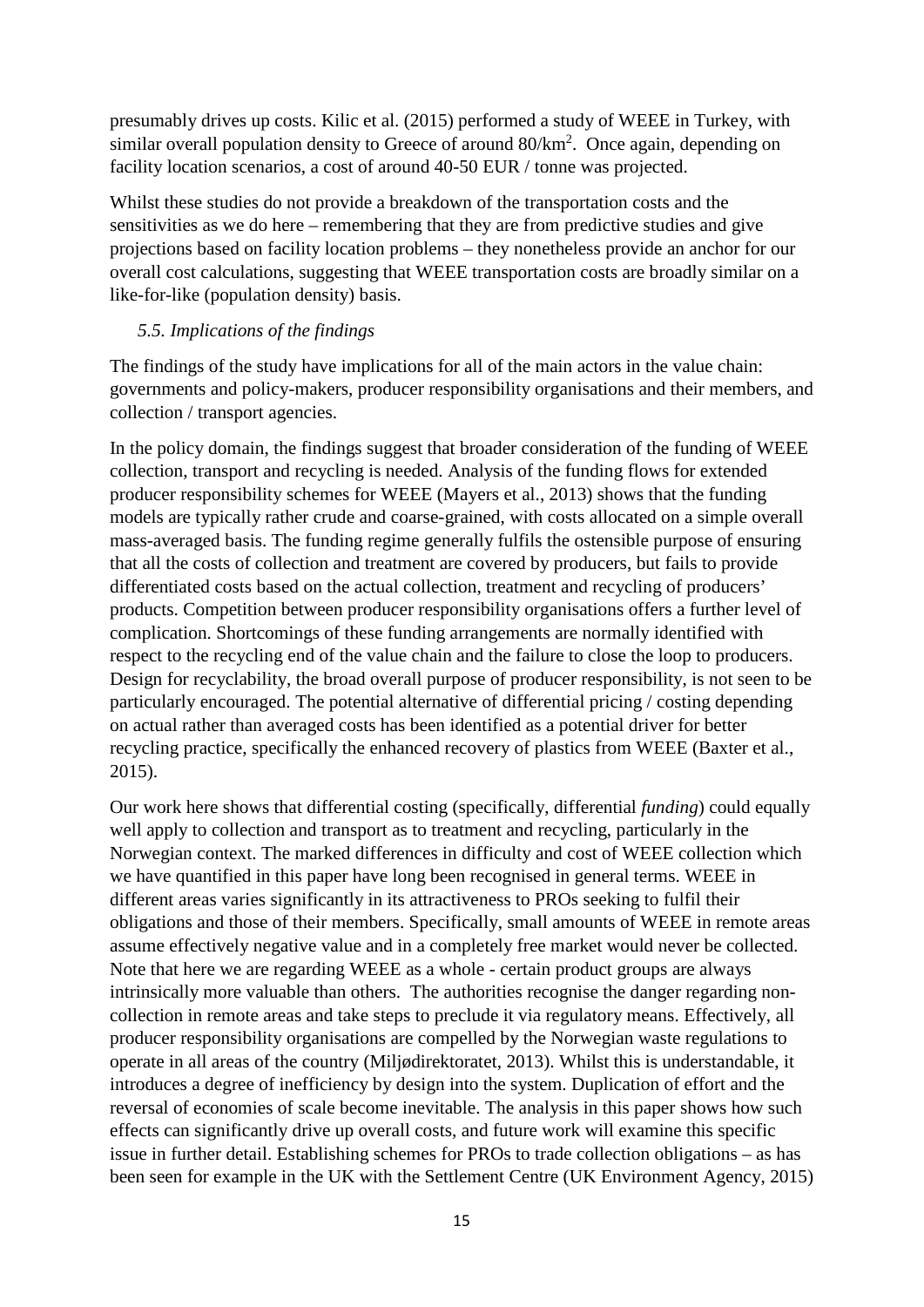– might provide a mechanism by which more efficient operation could be encouraged within a marketplace of multiple PROs. More generally, this paper shows that there is considerable scope for improved efficiency – not just in treatment and recycling but also collection and transport of WEEE – given a more sophisticated regulatory environment.

The above findings addressed principally at policy-makers also, of course, have significant implications for PROs. More specifically for that group, the study findings indicate to some degree that examining the structure and organisation of operations (tender processes, awarding of contracts, reporting structures and so on) may be beneficial for logistical and cost efficiency. For example, organising work on a county-by-county basis may be necessary or required for elements of reporting practice, but prove somewhat inefficient in terms of the collection and transport itself.

For transporters, the findings of the study should bring their existing knowledge of their cost base and the drivers for efficiency into focus. The effects of operational factors have been outlined in some detail, and these probably provide some scope for improvement. Route planning did feature in our calculations but does not factor strongly into the findings, for two reasons. Particularly in rural areas, vehicle routeing is often a highly constrained business since there are few degrees of freedom - there may be only one road between any two points, and most of the total driven distance is made up of such tightly constrained route sectors. Secondly, routeing is also somewhat constrained by the fact that collection of full vehicle loads from a single point is often common - in this case also there are obviously few degrees of freedom.

# *6. References*

Achillas, C., Vlachokostas, C., Moussiopoulos, Ν., & Banias, G. (2010a). Decision support system for the optimal location of electrical and electronic waste treatment plants: a case study in Greece. *Waste Management*, 30(5), 870-879.

Achillas, C., Vlachokostas, C., Aidonis, D., Moussiopoulos, Ν., Iakovou, E., & Banias, G. (2010b). Optimising reverse logistics network to support policy-making in the case of Electrical and Electronic Equipment. *Waste Management*, 30(12), 2592-2600.

Achillas, C., Vlachokostas, C., Moussiopoulos, N., Perkoulidis, G., Banias, G., & Mastropavlos, M. (2011). Electronic waste management cost: a scenario-based analysis for Greece. *Waste Management & Research*, 29(9), 963-972.

Akbarpour Shirazi, M., Samieifard, R., Abduli, M. A., & Omidvar, B. (2016). Mathematical modeling in municipal solid waste management: case study of Tehran. *Journal of Environmental Health Science and Engineering*, 14, 8.

Aras, N., Korugan, A., Büyüközkan, G., Şerifoğlu, F. S., Erol, İ., & Velioğlu, M. N. (2015). Locating recycling facilities for IT-based electronic waste in Turkey. *Journal of Cleaner Production*, 105, 324-336.

Baxter, J., Wahlstrom, M., Zu Castell-Rüdenhausen, M., & Fråne, A. (2015). *Plastic value chains: Case: WEEE (Waste Electrical and Electronic Equipment): Part 2 Report*. Nordic Council of Ministers.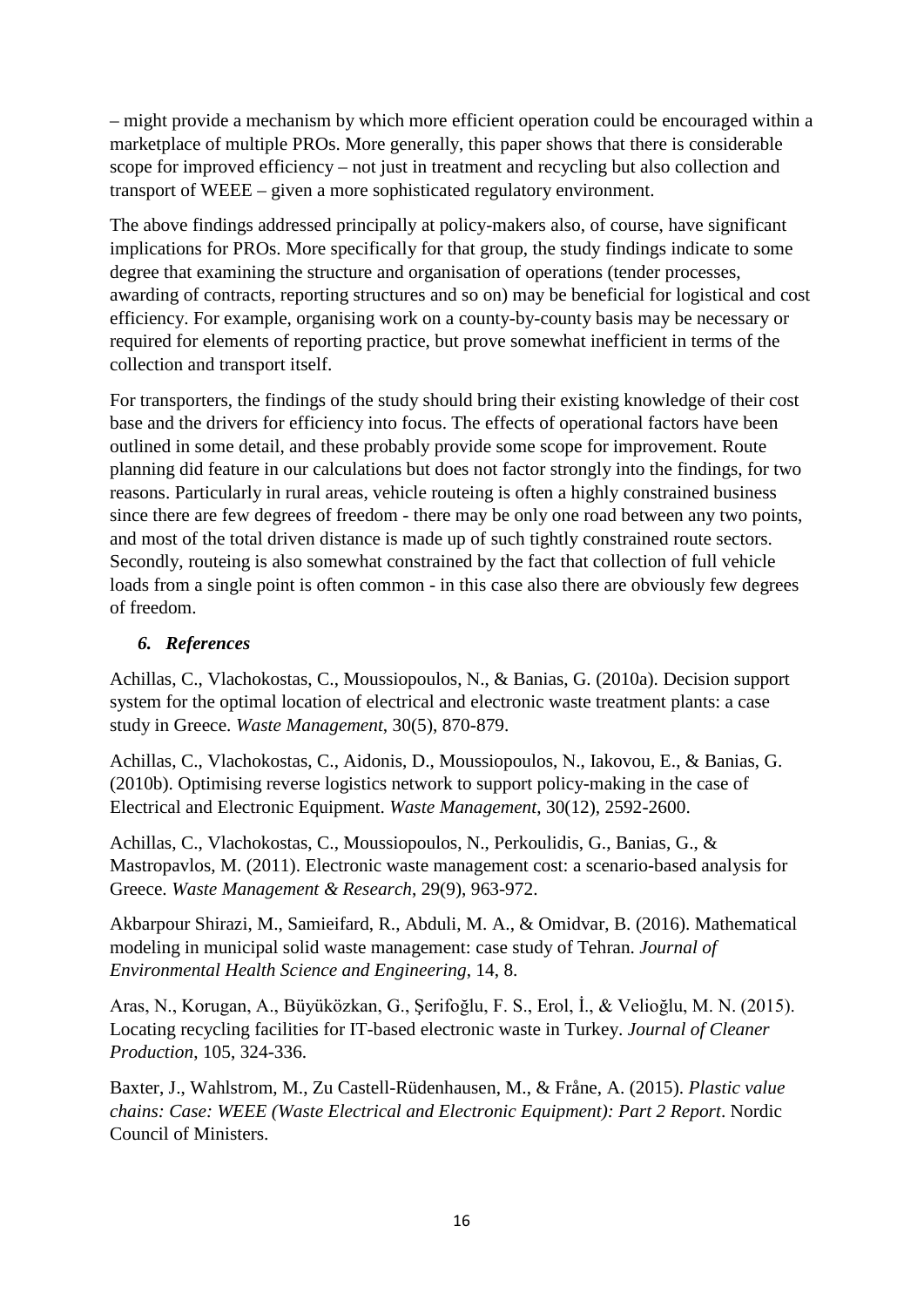Bing, X., Bloemhof-Ruwaard, J.M. & van der Vorst, J.G.A.J. (2014). Sustainable reverse logistics network design for household plastic waste, *Flexible Services and Manufacturing Journal,* 26, 119-142

Bø, E., & Hammervoll, T. (2010). Cost-based pricing of transportation services in a wholesaler–carrier relationship: An MS Excel spreadsheet decision tool*. International Journal of Logistics: Research and Applications*, 13(3), 197-210.

Dat, L. Q., Linh, D. T. T., Chou, S. Y., & Vincent, F. Y. (2012). Optimizing reverse logistic costs for recycling end-of-life electrical and electronic products. *Expert Systems with Applications*, 39(7), 6380-6387.

Directive, RoHS (2011). 65/EU of the European Parliament and of the Council of 8 June 2011 on the Restriction of the Use of Certain Hazardous Substances in Electrical and Electronic Equipment (recast). *Off. J. Eur. Union, 1.*

Directive, E. C. (2012). Directive 2012/19/EU of the European Parliament and of the Council of 4 July 2012 on waste electrical and electronic equipment, WEEE. *Official Journal of the European Union L*, 197, 38-71

Gamberini, R., Gebennini, E., Manzini, R., & Ziveri, A. (2010). On the integration of planning and environmental impact assessment for a WEEE transportation network—A case study. *Resources, Conservation and Recycling*, 54(11), 937-951.

Gomes, M. I., Barbosa-Povoa, A. P., & Novais, A. Q. (2011). Modelling a recovery network for WEEE: A case study in Portugal. *Waste management*, 31(7), 1645-1660.

Grunow, M., & Gobbi, C. (2009). Designing the reverse network for WEEE in Denmark. *CIRP Annals-Manufacturing Technology*, 58(1), 391-394.

Hammervoll, T., & Bø, E. (2010). Shipper-carrier integration: overcoming the transparency problem through trust and collaboration. *European Journal of Marketing*, 44(7/8), 1121-1139.

Hu T-L., Sheu, J-B & Huang, K H. (2002). A reverse logistics cost minimization model for the treatment of hazardous wastes, *Transportation Research Part E: Logistics and Transportation Review*, 38(6), 457-473.

Karlsen, G-A. & Aanestad, H.O. (2015). A case study of costs and influencing factors for WEEE-collection in Oslo, *Master of Science in Business thesis, BI Norwegian Business School*

Kilic, H. S., Cebeci, U., & Ayhan, M. B. (2015). Reverse logistics system design for the waste of electrical and electronic equipment (WEEE) in Turkey. *Resources, Conservation and Recycling*, 95, 120-132.

Mayers, K., Lifset, R., Bodenhoefer, K., & Wassenhove, L. N. (2013). Implementing individual producer responsibility for waste electrical and electronic equipment through improved financing. *Journal of Industrial Ecology*, 17(2), 186-198.

Miljødirektoratet: Regulations relating to the recycling of waste (Waste Regulations) (2013), Retrieved October 12, 2015, from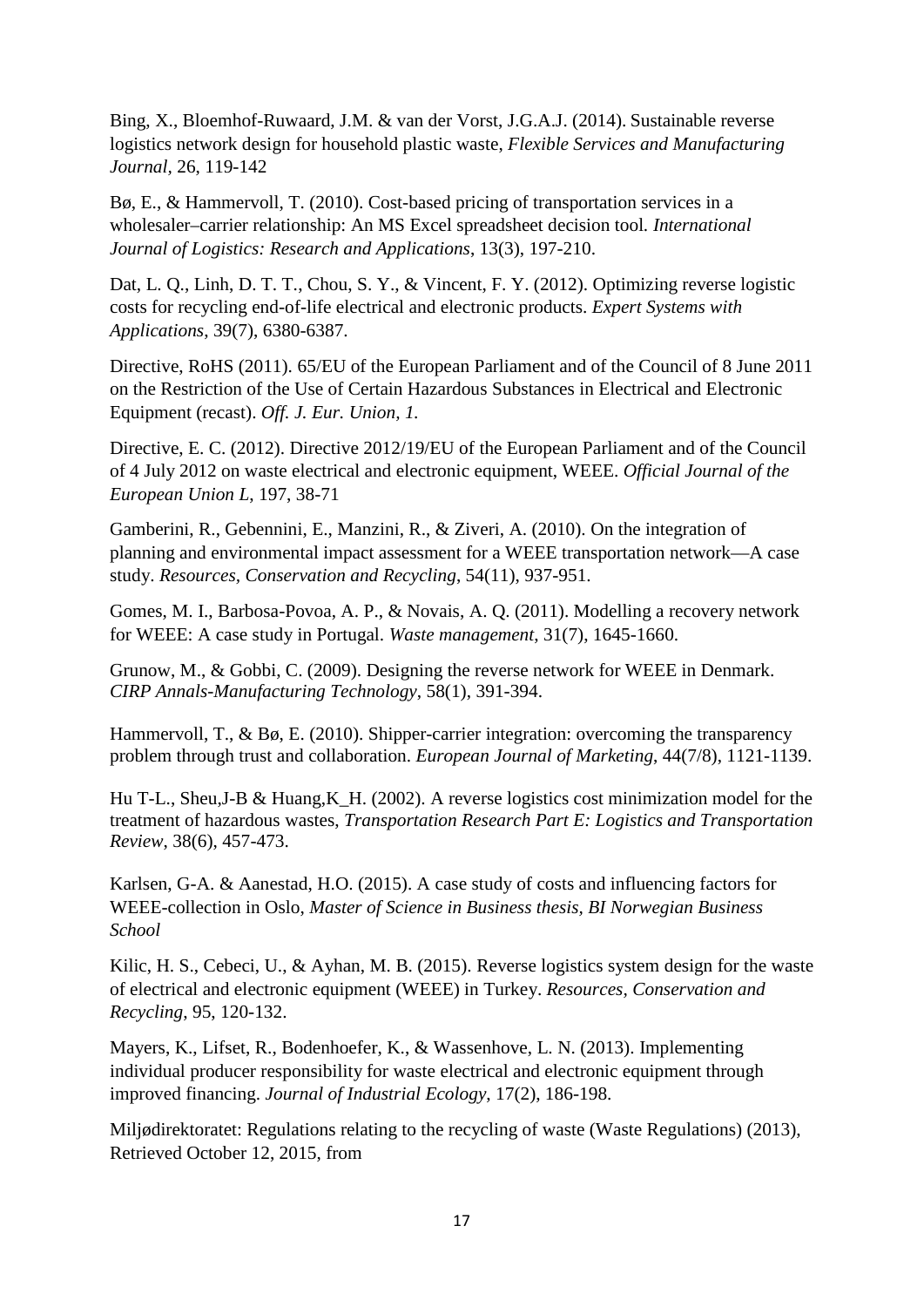[http://www.miljodirektoratet.no/no/Regelverk/Forskrifter/Regulations-relating-to-the](http://www.miljodirektoratet.no/no/Regelverk/Forskrifter/Regulations-relating-to-the-recycling-of-waste-Waste-Regulations/)[recycling-of-waste-Waste-Regulations/](http://www.miljodirektoratet.no/no/Regelverk/Forskrifter/Regulations-relating-to-the-recycling-of-waste-Waste-Regulations/)

OECD (2001), *Extended Producer Responsibility: A Guidance Manual for Governments, OECD Publishing, Paris*.

Queiruga, D., Walther, G., Gonzalez-Benito, J., & Spengler, T. (2008). Evaluation of sites for the location of WEEE recycling plants in Spain. *Waste management*, 28(1), 181-190.

Shih, L. H. (2001). Reverse logistics system planning for recycling electrical appliances and computers in Taiwan. *Resources, conservation and recycling*, 32(1), 55-72.

Stock, J. R., & Lambert, D. M. (2001). *Strategic logistics management* (Vol. 4). Boston, MA: McGraw-Hill/Irwin.

UK Environment Agency - Waste electrical and electronic equipment (WEEE): Evidence and national protocols guidance. (2015). Retrieved October 29, 2015, from [https://www.gov.uk/government/publications/weee-evidence-and-national-protocols](https://www.gov.uk/government/publications/weee-evidence-and-national-protocols-guidance/waste-electrical-and-electronic-equipment-weee-evidence-and-national-protocols-guidance)[guidance/waste-electrical-and-electronic-equipment-weee-evidence-and-national-protocols](https://www.gov.uk/government/publications/weee-evidence-and-national-protocols-guidance/waste-electrical-and-electronic-equipment-weee-evidence-and-national-protocols-guidance)[guidance](https://www.gov.uk/government/publications/weee-evidence-and-national-protocols-guidance/waste-electrical-and-electronic-equipment-weee-evidence-and-national-protocols-guidance)

Vidovic, M., Dimitrijevic, B., Ratkovic, B., & Simic, V. (2011). A novel covering approach to positioning ELV collection points. *Resources, Conservation and Recycling*, 57, 1-9.

*Figures and tables*



*Figure 1: WEEE collection and recycling value chain*

| Oslo               | Oppland              | Finnmark      |  |
|--------------------|----------------------|---------------|--|
|                    |                      |               |  |
| $454 \text{ km}^2$ | $25192 \text{ km}^2$ | 48 631 $km^2$ |  |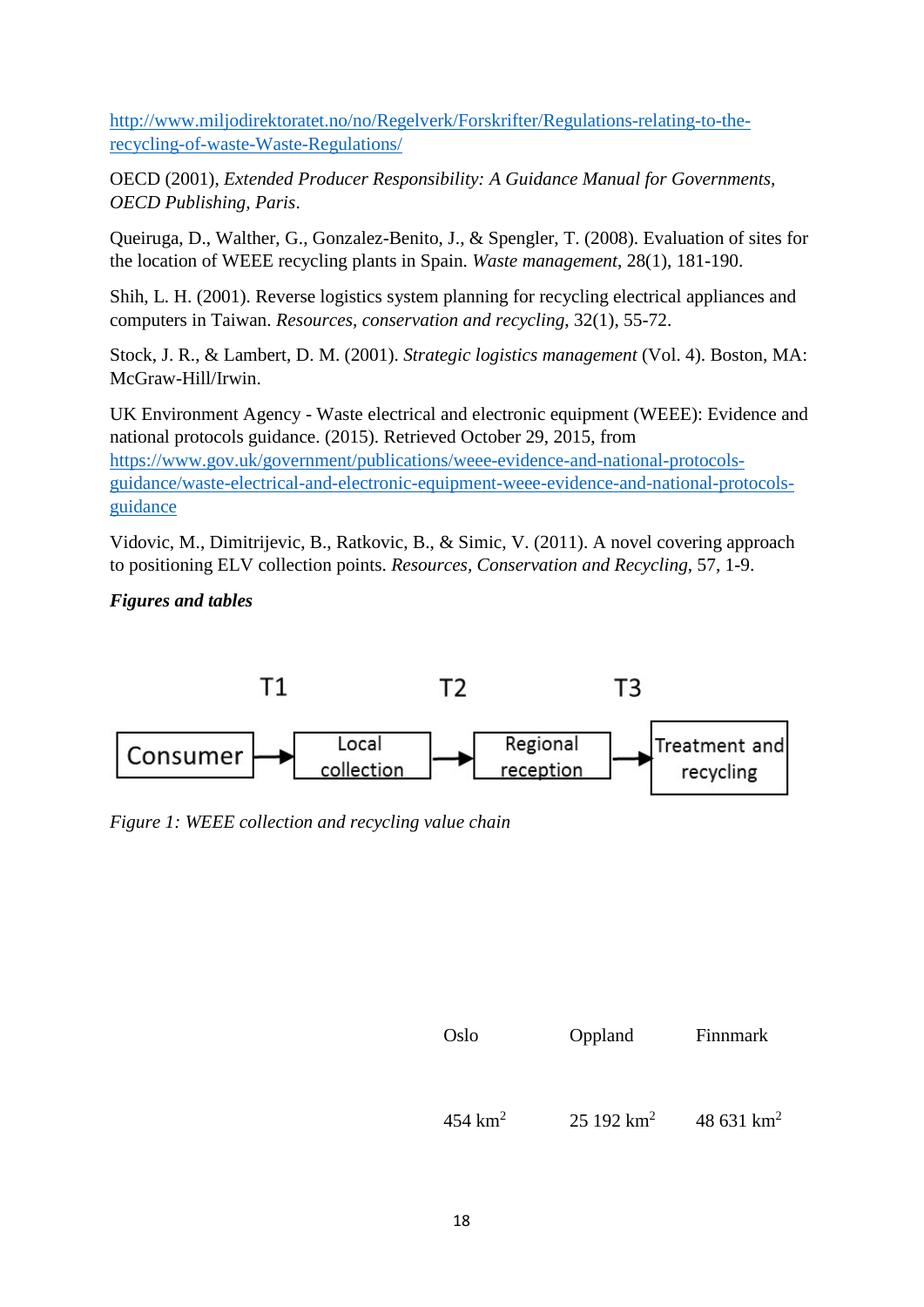

*Figure 2: Counties analysed in the study*



*Figure 3: Collection (solid circles) and reception (open square) locations for Finnmark*

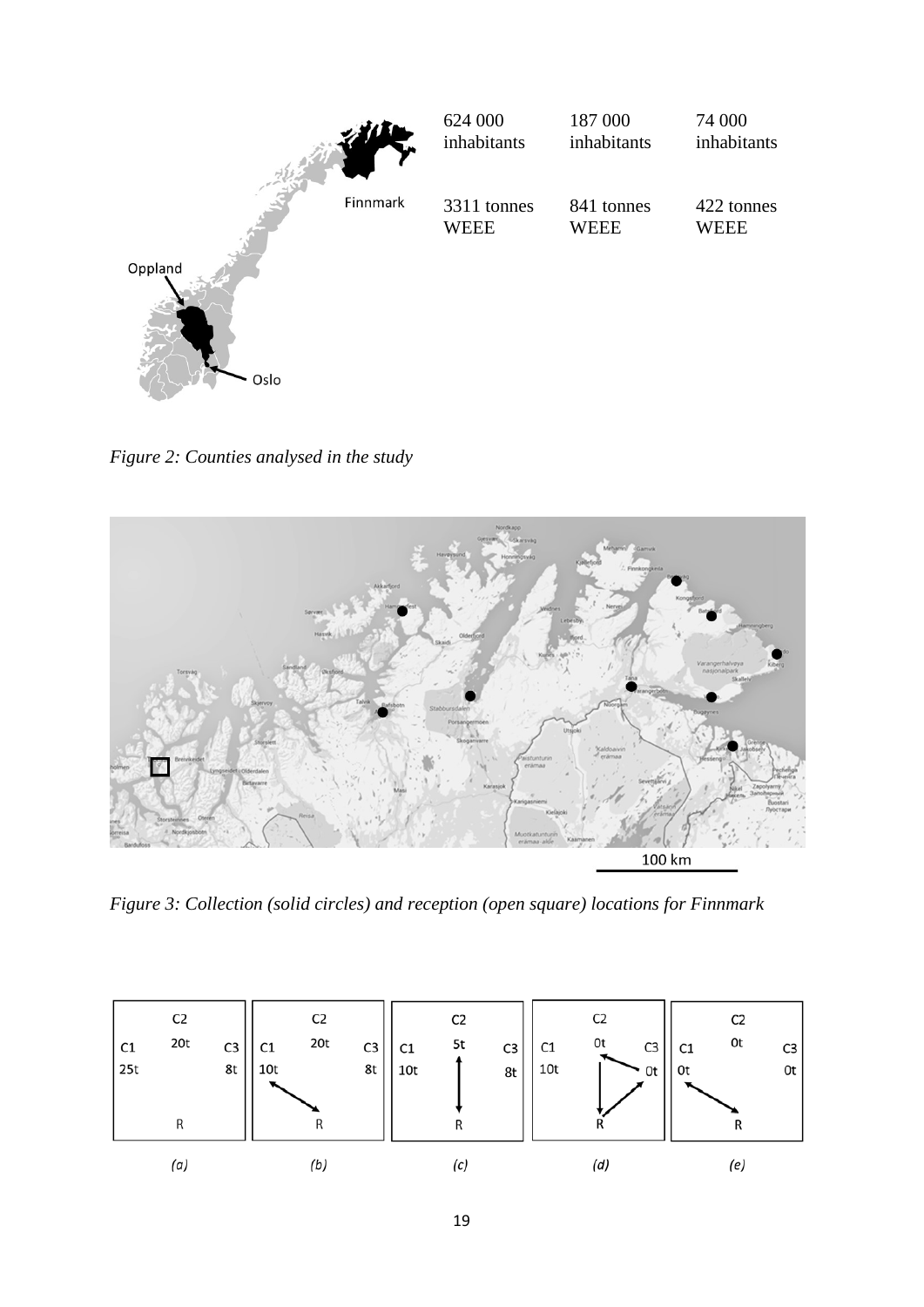

*Figure 4: Simplified route planning example with three collection and one reception points* 

*Figure 5: overall cost per tonne of WEEE (different service levels)*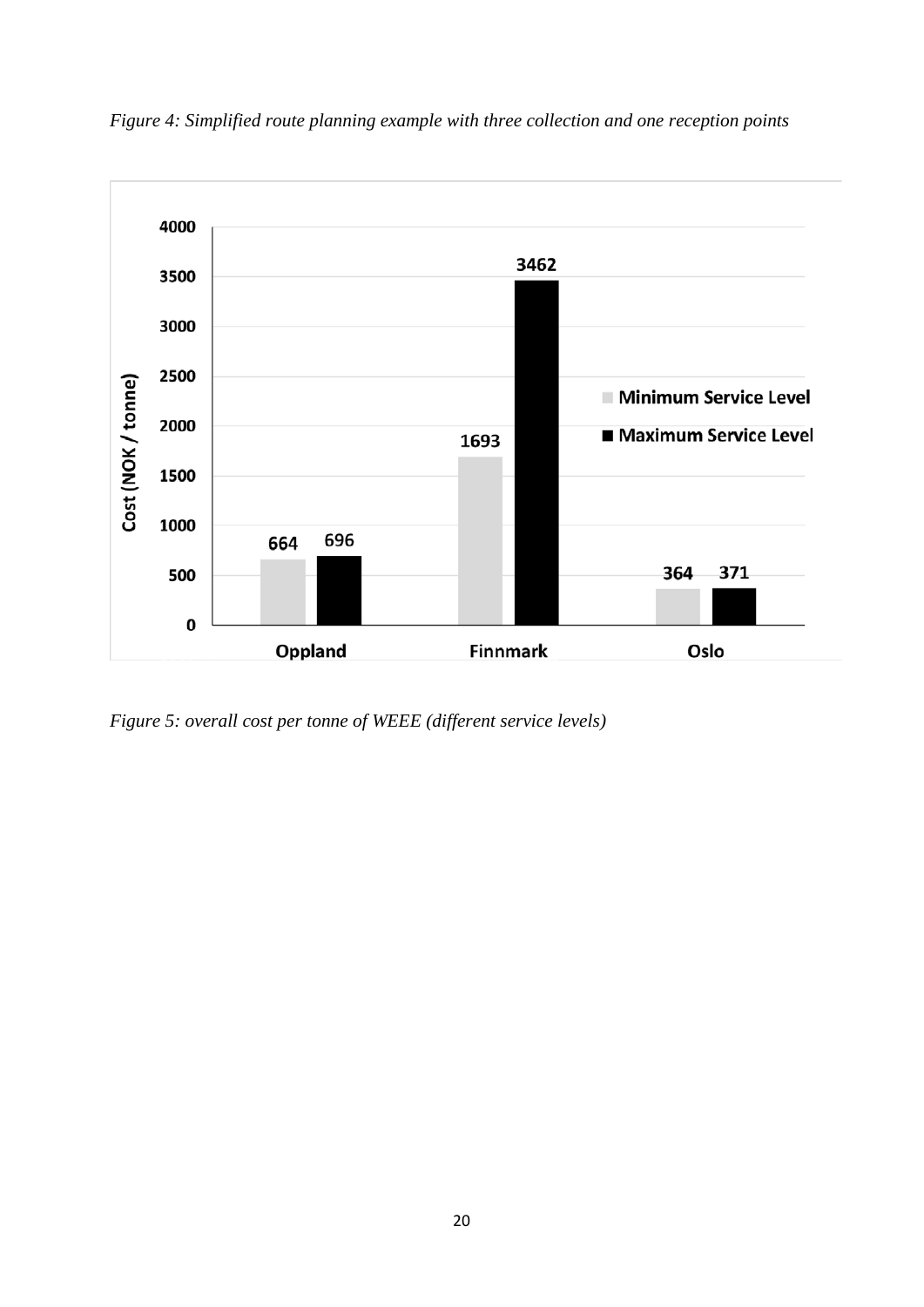

*Figure 6: Breakdown of overall costs with service level and geography*



*Figure 7: overall cost as a function of average vehicle speed (minimum service level)*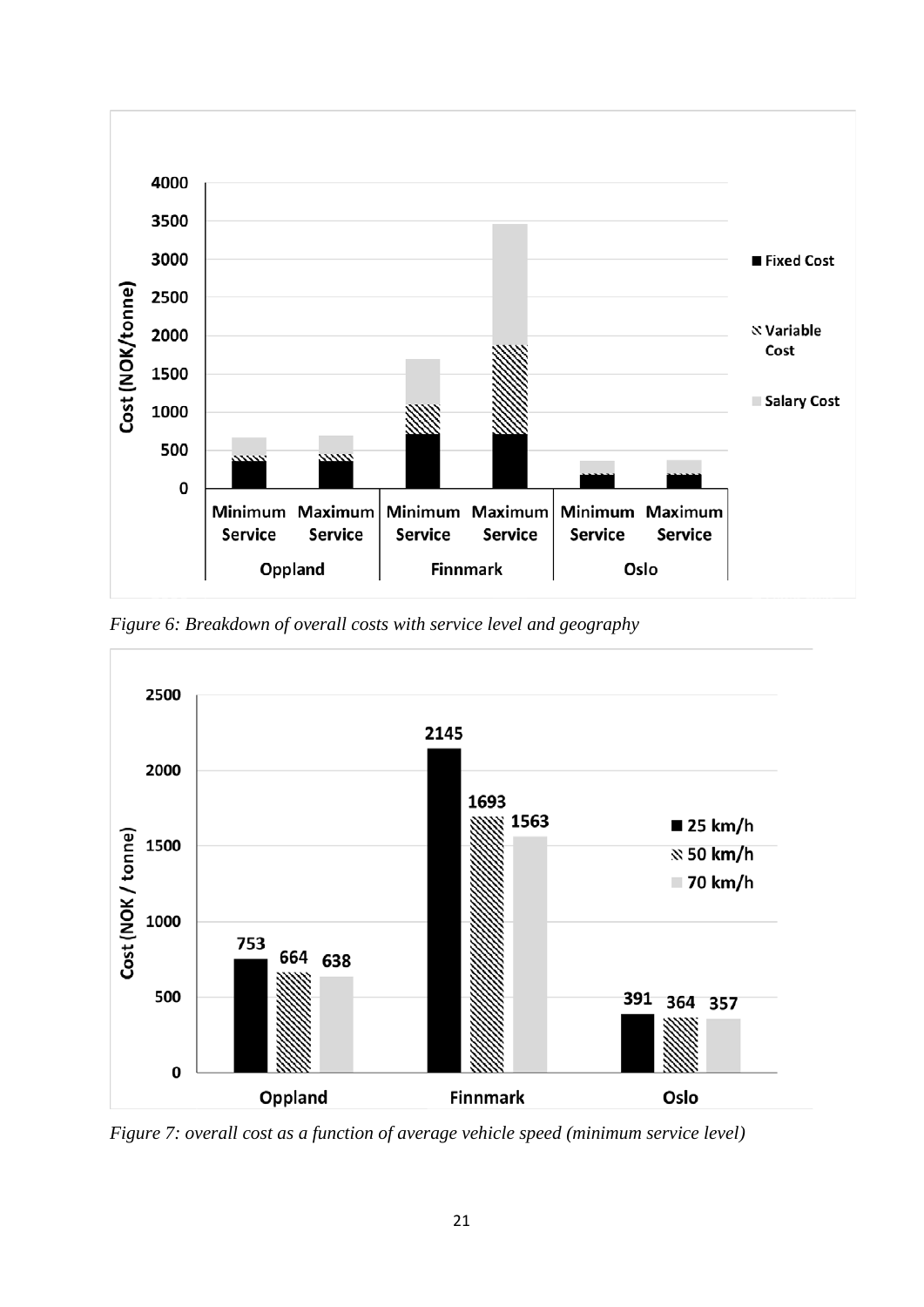

*Figure 8: costs per tonne collected as a function of combined loading and unloading time per tonne*



*Figure 9: costs per tonne collected as a function of fixed time per stop*